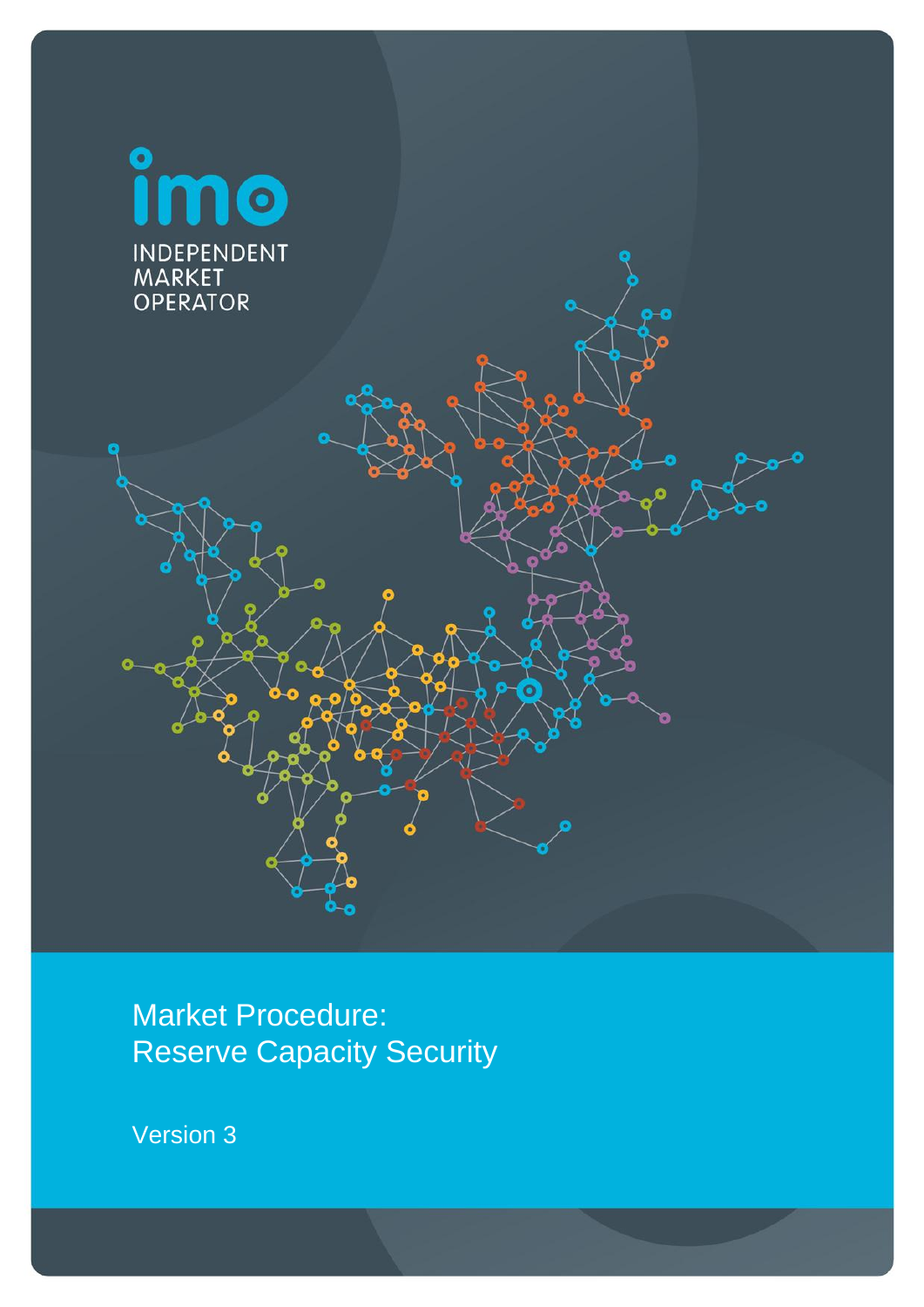



## ELECTRICITY INDUSTRY ACT 2004 ELECTRICITY INDUSTRY (WHOLESALE ELECTRICITY MARKET) REGULATIONS 2004 WHOLESALE ELECTRICITY MARKET RULES COMMENCEMENT:

This Market Procedure took effect from 8:00am (WST) on the same date as the Wholesale Electricity Market Rules.

#### **Version history**

| <b>Version</b> | <b>Effective Date</b> | <b>Notes</b>                                                            |  |  |
|----------------|-----------------------|-------------------------------------------------------------------------|--|--|
| 1              | 24 July 2009          | Market Procedure for Reserve Capacity Security                          |  |  |
| $\overline{2}$ | 2 April 2012          | Amendments to Market Procedure<br>resulting<br>from<br>PC 2012 01       |  |  |
| 3              | 19 January 2015       | Market Procedure<br>Amendments<br>resulting<br>from<br>to<br>PC 2013 05 |  |  |

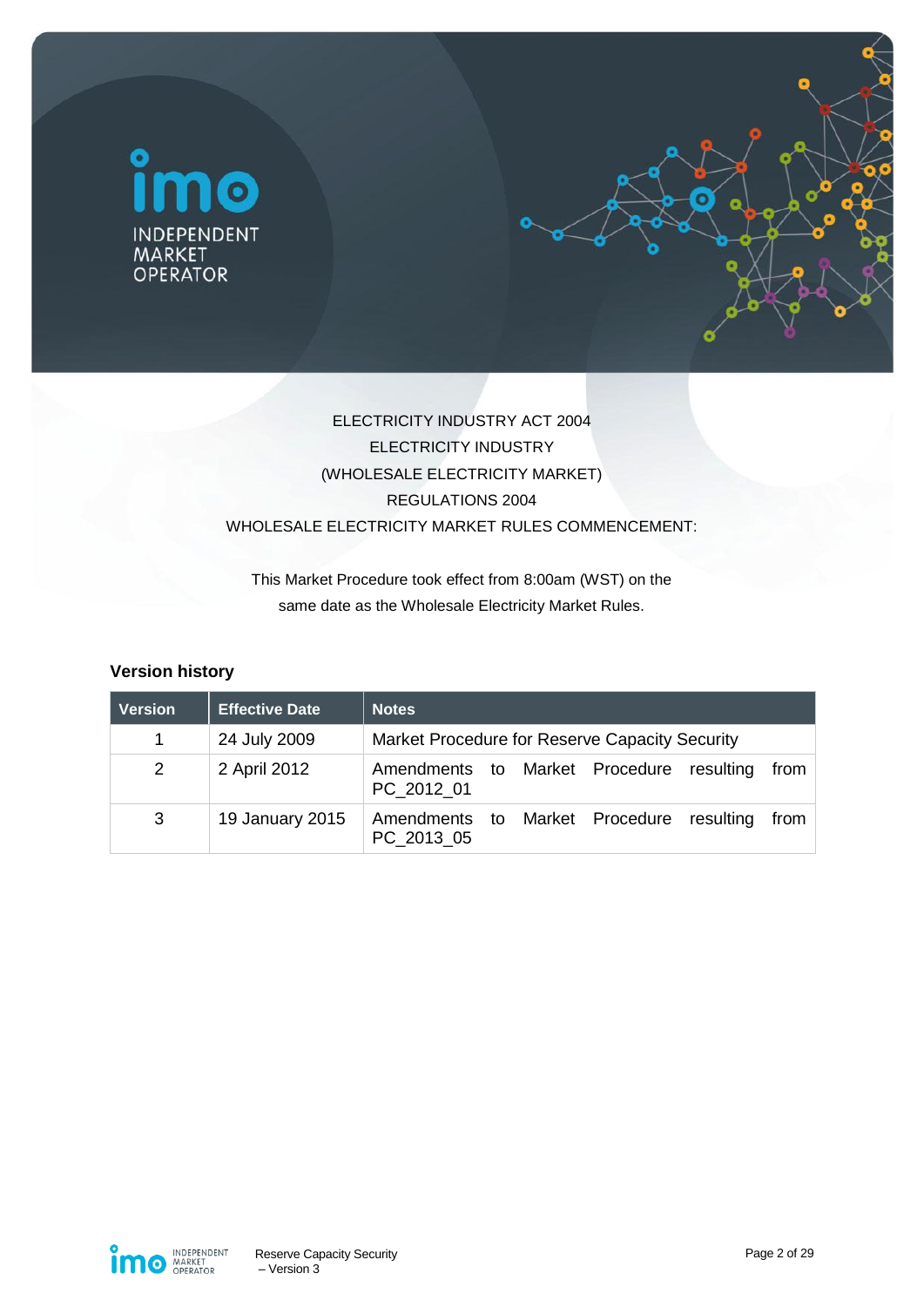# **Contents**

| 1. |                                                                |                                                                              |  |  |  |
|----|----------------------------------------------------------------|------------------------------------------------------------------------------|--|--|--|
|    | 1.1                                                            |                                                                              |  |  |  |
|    | 1.2                                                            |                                                                              |  |  |  |
|    | 1.3                                                            |                                                                              |  |  |  |
|    | 1.4                                                            |                                                                              |  |  |  |
|    | 1.5                                                            |                                                                              |  |  |  |
|    | 1.6                                                            |                                                                              |  |  |  |
|    | 1.7                                                            |                                                                              |  |  |  |
| 2. |                                                                |                                                                              |  |  |  |
|    | 2.1                                                            | Conditions under which a Market Participant is Required to Provide Reserve   |  |  |  |
|    | 2.2                                                            | Conditions under which a Market Participant is Not Required to Provide       |  |  |  |
| 3. | THE IMO'S NOTIFICATION OF THE REQUIREMENT FOR RESERVE CAPACITY |                                                                              |  |  |  |
|    | 3.1                                                            |                                                                              |  |  |  |
|    | 3.2                                                            |                                                                              |  |  |  |
|    | 3.3                                                            |                                                                              |  |  |  |
| 4. |                                                                | RECALCULATION OF THE AMOUNT OF RESERVE CAPACITY SECURITY TO BE               |  |  |  |
|    | 4.1                                                            | Timeline for the Recalculation of the Amount of Reserve Capacity Security to |  |  |  |
|    | 4.2                                                            | The IMO's Process for Recalculation of the Amount of Reserve Capacity        |  |  |  |
| 5. |                                                                |                                                                              |  |  |  |
|    | 5.1                                                            |                                                                              |  |  |  |
|    | 5.2                                                            |                                                                              |  |  |  |
|    | 5.3                                                            |                                                                              |  |  |  |
|    | 5.4                                                            |                                                                              |  |  |  |
|    | 5.5                                                            |                                                                              |  |  |  |
|    | 5.6                                                            | The IMO's Process of Reviewing Reserve Capacity Security Arrangements 19     |  |  |  |
|    | 5.7                                                            | Further Steps by the IMO with respect to Reserve Capacity Security           |  |  |  |
|    | 5.8                                                            |                                                                              |  |  |  |
| 6. |                                                                |                                                                              |  |  |  |
|    | 6.1                                                            | Requirement to Maintain Reserve Capacity Security with the IMO20             |  |  |  |
| 7. |                                                                |                                                                              |  |  |  |
|    | 7.1                                                            | A Market Participant's Notification of Replacing its Reserve Capacity        |  |  |  |
|    | 7.2                                                            | A Market Participant's Notification of Replacing a Reserve Capacity Security |  |  |  |
|    | 7.3                                                            |                                                                              |  |  |  |

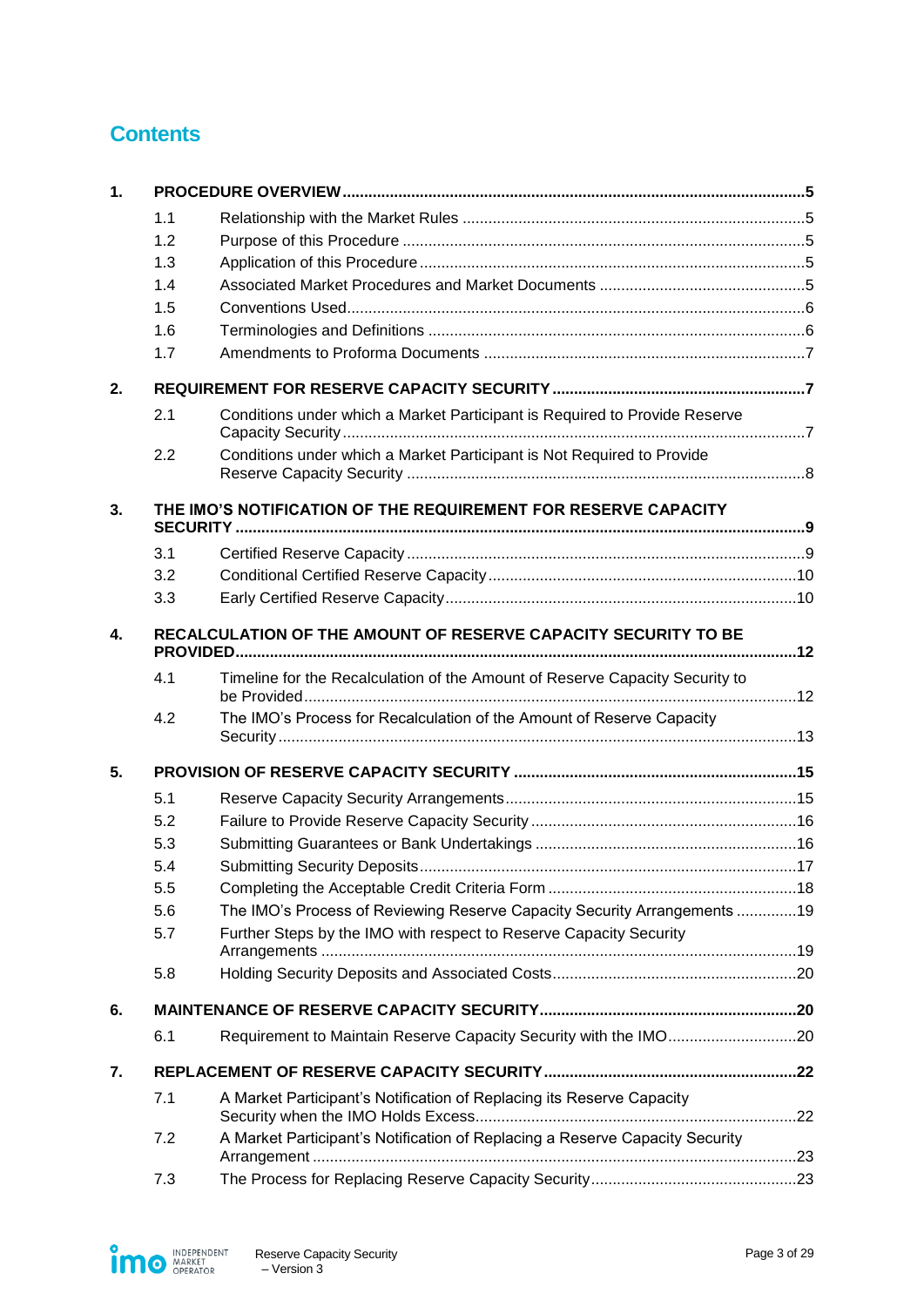| 8. |     |                                                                        |  |  |
|----|-----|------------------------------------------------------------------------|--|--|
|    | 8.1 |                                                                        |  |  |
|    | 8.2 | One Hundred Percent Test for Return of Reserve Capacity Security25     |  |  |
|    | 8.3 |                                                                        |  |  |
|    | 8.4 |                                                                        |  |  |
|    | 8.5 |                                                                        |  |  |
|    | 8.6 | The IMO's Obligation to Return Reserve Capacity Security after         |  |  |
|    | 8.7 | The IMO's Obligation to Return Reserve Capacity Security after One     |  |  |
|    | 8.8 | The IMO's Process of Returning Reserve Capacity Security to Eligible   |  |  |
| 9. |     |                                                                        |  |  |
|    | 9.1 | Conditions in which the IMO May Draw Upon Reserve Capacity Security 29 |  |  |
|    | 9.2 |                                                                        |  |  |

## **List of tables**

# **List of figures**

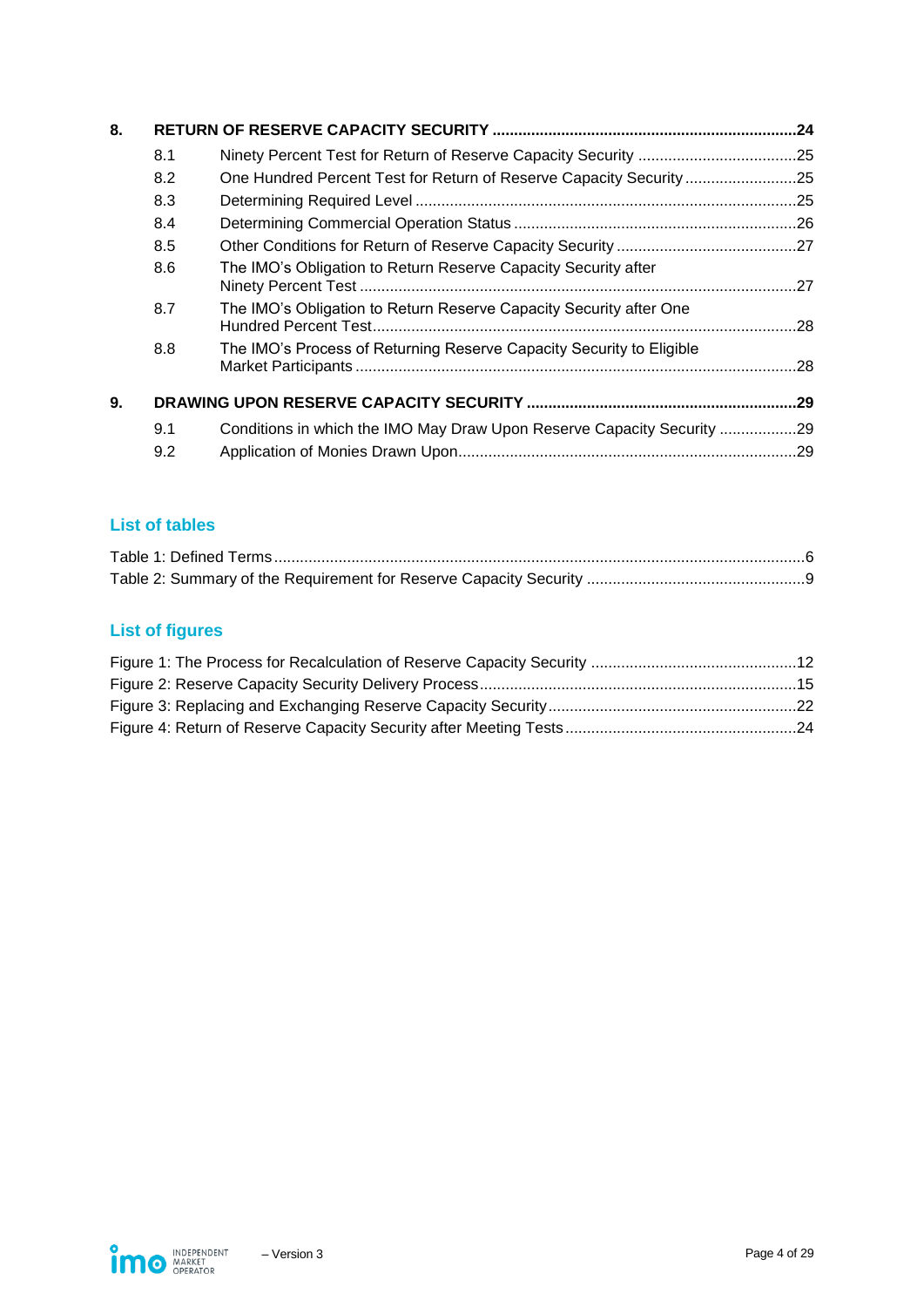## <span id="page-4-0"></span>**1. PROCEDURE OVERVIEW**

#### <span id="page-4-1"></span>**1.1 Relationship with the Market Rules**

- 1.1.1 This Market Procedure: Reserve Capacity Security (Procedure) is made in accordance with clause 4.13.8 of the Wholesale Electricity Market (WEM) Rules (Market Rules).
- 1.1.2 Reference to particular Market Rules within the Procedure, which are in bold and square brackets **[Clause XX]** are current as of 1 November 2014. These references are included for convenience only and are not part of this Procedure.
- 1.1.3 The IMO may modify or extend a date or time set under section 4.1 of the Market Rules (except the dates and times set by clauses 4.1.18, 4.1.26, 4.1.29 and 4.1.30) in accordance with the requirements outlined in clause 4.1.32 of the Market Rules.

#### <span id="page-4-2"></span>**1.2 Purpose of this Procedure**

- 1.2.1 This Procedure outlines the processes for dealing with:
	- (a) determining the initial and ongoing requirement for and the value of Reserve Capacity Security for a Facility;
	- (b) assessing persons against the Acceptable Credit Criteria;
	- (c) Reserve Capacity Security arrangements, including:
		- i. the form of acceptable guarantees and bank undertakings;
		- ii. where and how the IMO will hold cash deposits and how the costs and fees for holding cash deposits will be met; and
		- iii. the application of monies drawn upon from Reserve Capacity Security in respect to amounts payable by the relevant Market Participant to the IMO under clause 4.13.11A of the Market Rules; and
	- (d) other matters relating to section 4.13 of the Market Rules.

#### <span id="page-4-3"></span>**1.3 Application of this Procedure**

1.3.1 In this Procedure, where obligations are conferred on a Rule Participant, that Rule Participant must comply with the relevant obligations in accordance with clauses 2.9.6, 2.9.7 and 2.9.8 of the Market Rules, as applicable.

#### <span id="page-4-4"></span>**1.4 Associated Market Procedures and Market Documents**

- 1.4.1 The following Market Procedures are associated with this Procedure:
	- (a) Certification of Reserve Capacity;
	- (b) Declaration of Bilateral Trades and the Reserve Capacity Auction;
	- (c) Reserve Capacity Testing;

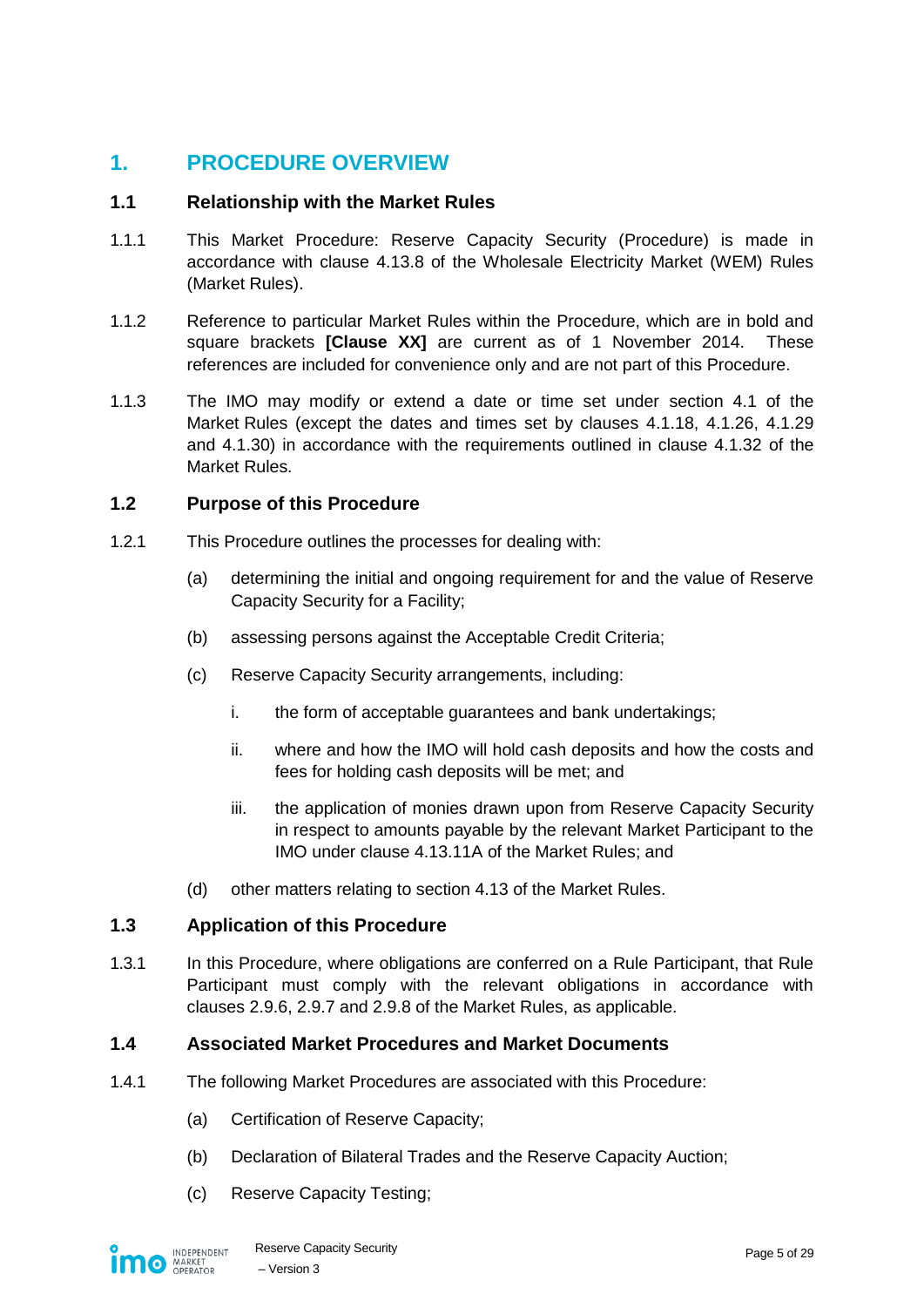- (d) Reserve Capacity Performance Monitoring; and
- (e) Prudential Requirements.
- <span id="page-5-3"></span>1.4.2 The following market documents, available on the Market Web Site, are associated with this Procedure:
	- (a) Proforma deeds for:
		- i. bank undertaking for Reserve Capacity Security;
		- ii. guarantee for Reserve Capacity Security;
		- iii. Security Deposit for Reserve Capacity Security; and
		- iv. Security Deposit for Reserve Capacity Security (provided by third party);
	- (b) change of contact details form;
	- (c) contact details of guarantee/bank undertakings form;
	- (d) Security Deposit instructions;
	- (e) Acceptable Credit Criteria form;
	- (f) list of entities meeting the Acceptable Credit Criteria; and
	- (g) progress report required under clause 4.27.10 of the Market Rules.

#### <span id="page-5-0"></span>**1.5 Conventions Used**

- 1.5.1 In this Procedure the conventions specified in sections 1.3 to 1.5 of the Market Rules apply.
- 1.5.2 The appendices, if any, contained within this Procedure form part of the Procedure and are legally enforceable.

#### <span id="page-5-1"></span>**1.6 Terminologies and Definitions**

1.6.1 A word or phrase defined in the Electricity Industry Act (the Act), the Electricity Industry (Wholesale Electricity Market) Regulations (Regulations) or the Market Rules has the same meaning when used in this Procedure. In addition, the following defined terms have the meanings detailed below.

#### <span id="page-5-2"></span>**Table 1: Defined Terms**

| <b>Term</b>                 | <b>Definition</b>                                                                                                                                                                             |  |
|-----------------------------|-----------------------------------------------------------------------------------------------------------------------------------------------------------------------------------------------|--|
| <b>Compliance Date</b>      | The date by which the Market Participant must comply with its<br>obligations under clause 4.13.11 of the Market Rules, being 30<br>November of Year 4 of the relevant Reserve Capacity Cycle. |  |
| <b>Commercial Operation</b> | The status determined by the IMO for a Facility under<br>clause 4.13.10B of the Market Rules that a Facility is operating in the<br>WEM.                                                      |  |

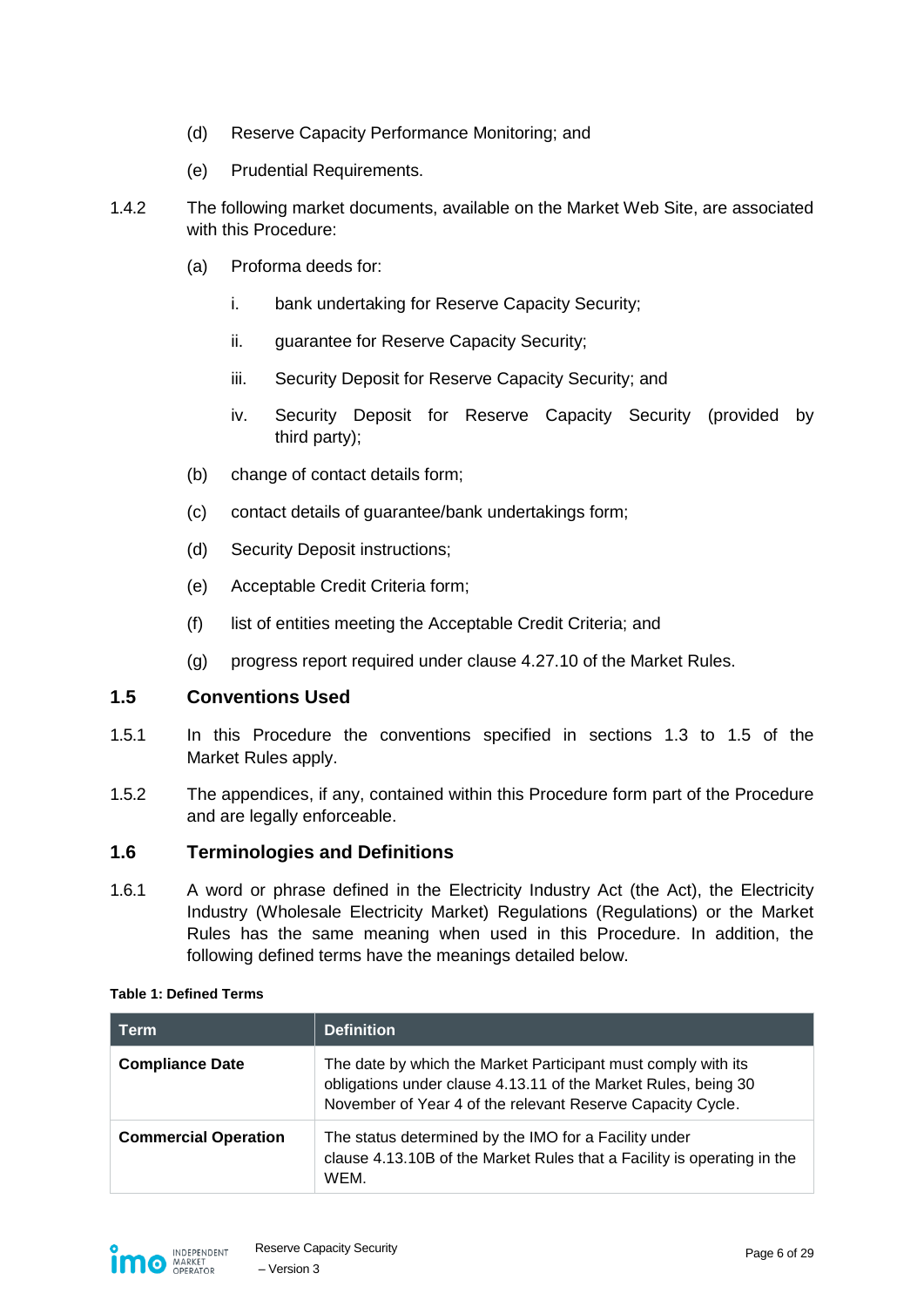| <b>Term</b>                                         | <b>Definition</b>                                                                                                                                                                                                                              |  |
|-----------------------------------------------------|------------------------------------------------------------------------------------------------------------------------------------------------------------------------------------------------------------------------------------------------|--|
| <b>Due Date</b>                                     | The date specified by the IMO in respect of a step in this Procedure.                                                                                                                                                                          |  |
| <b>Ninety Percent Test</b>                          | A set of conditions that a Market Participant must meet to be eligible<br>for the return of its Reserve Capacity Security, as defined in step 0 of<br>this Procedure.                                                                          |  |
| <b>NMI</b>                                          | Means the unique identifier assigned to a connection point, as defined<br>in section 1.3 of the Electricity Industry (Metering) Code 2012.                                                                                                     |  |
| <b>Nominated Exchange</b><br>Date                   | The date agreed upon by a Market Participant and the IMO on which<br>the IMO will return any excess Reserve Capacity Security in<br>exchange for a duly effective replacement Reserve Capacity Security<br>provided by the Market Participant. |  |
| <b>One Hundred Percent</b><br><b>Test</b>           | A set of conditions that a Market Participant must meet to be eligible<br>for the return of its Reserve Capacity Security, as defined in step 8.2<br>of this Procedure.                                                                        |  |
| <b>Reserve Capacity</b><br><b>Security Due Date</b> | The date and time specified in clause 4.1.13 of the Market Rules for<br>Certified Reserve Capacity and clause 4.28C.8 for Early Certified<br>Reserve Capacity and reproduced in Table 2 of this Procedure.                                     |  |
| <b>Temperature</b><br><b>Dependence Curve</b>       | The information provided by a Market Participant under clause<br>4.10.1(e)(i) of the Market Rules, as detailed in the manufacturer's<br>technical specifications or as determined by an independent<br>engineering firm.                       |  |
| <b>Treasury Corporation</b>                         | A central borrowing authority of an Australian State or Territory, which<br>authority has been established by an Act of Parliament of that State<br>or Territory.                                                                              |  |

#### <span id="page-6-0"></span>**1.7 Amendments to Proforma Documents**

- 1.7.1 The IMO may, in its absolute discretion, amend and publish on the Market Web Site any market documents listed in step [1.4.2](#page-5-3) of this Procedure.
- 1.7.2 A Market Participant wishing to use any market document listed in step [1.4.2](#page-5-3) of this Procedure must ensure that it downloads the current version from the Market Web Site.
- 1.7.3 If the IMO amends and publishes a market document prior to a Market Participant's provision of Reserve Capacity Security under this Procedure, the IMO must apply the amended and published version of that market document to assess compliance of the Reserve Capacity Security.

## <span id="page-6-1"></span>**2. REQUIREMENT FOR RESERVE CAPACITY SECURITY**

#### <span id="page-6-2"></span>**2.1 Conditions under which a Market Participant is Required to Provide Reserve Capacity Security**

2.1.1 Where the IMO assigns Certified Reserve Capacity to a Facility in a Reserve Capacity Cycle, the relevant Market Participant for that Facility must provide Reserve Capacity Security if any of the following apply:

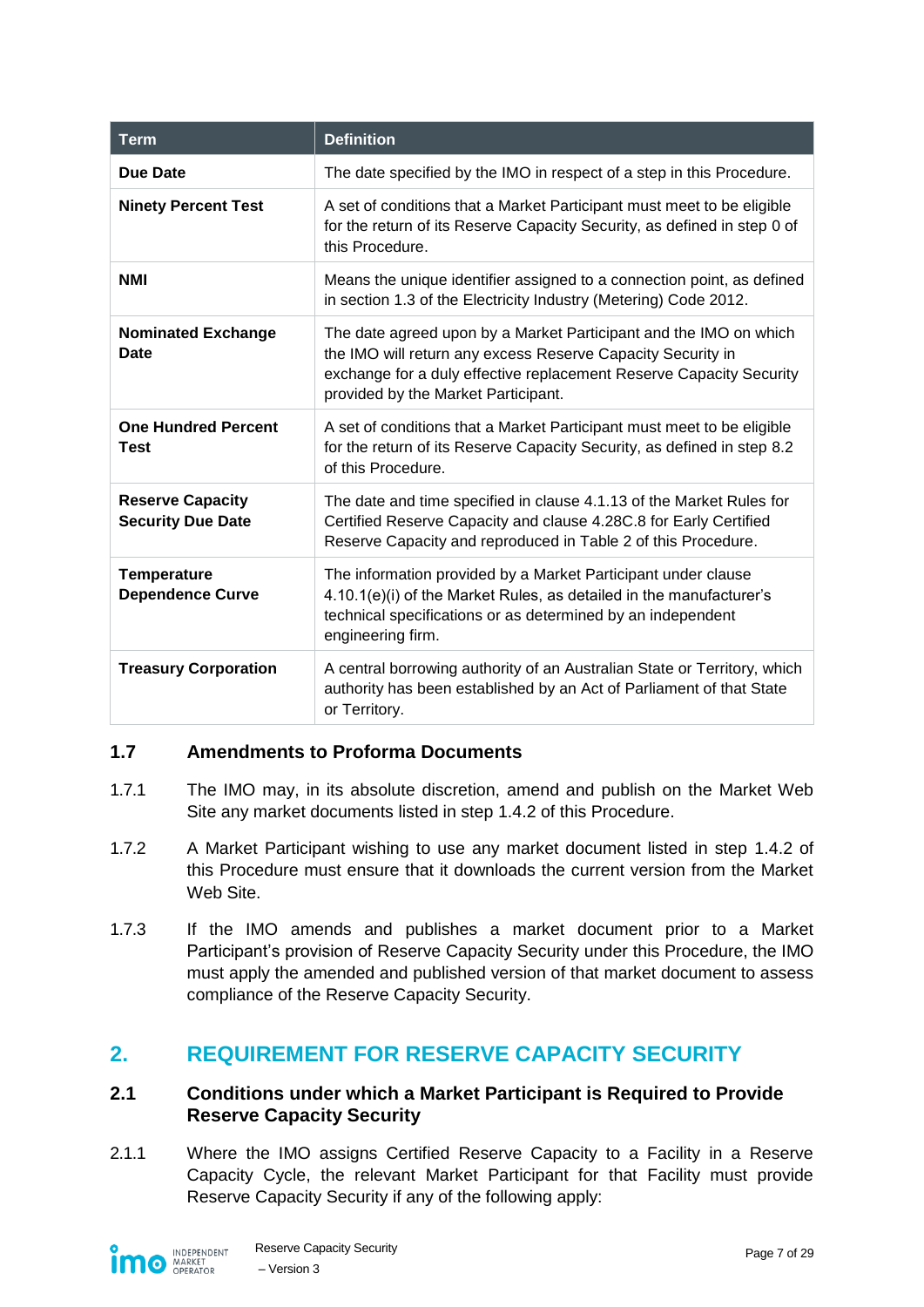- (a) the Facility is yet to enter service;
- <span id="page-7-2"></span>(b) subject to step [2.1.2](#page-7-1) of this Procedure, the Facility is an existing Facility that has undergone significant maintenance or has been upgraded **[Clause 4.13.1]**; or
- (c) the IMO cancelled the Capacity Credits assigned to the Facility for the previous Reserve Capacity Cycle in accordance with clause 4.20.14 of the Market Rules **[Clause 4.13.1B(b)]**.
- <span id="page-7-1"></span>2.1.2 For the purpose of step [2.1.1\(b\)](#page-7-2) of this Procedure, where the Facility is an existing Facility that has undergone significant maintenance or has been upgraded, the requirement to provide Reserve Capacity Security applies only to the part of the Facility that was significantly maintained or upgraded **[Clause 4.13.1A]**.
- 2.1.3 For the purpose of clause 4.13.1 of the Market Rules and step [2.1.2](#page-7-1) of this Procedure, the IMO will deem a Facility to be undergoing 'significant maintenance' if, in the IMO's opinion, the scope and duration of works represent a risk for the late or failed return to service of the Facility, similar to that for a new Facility.
- 2.1.4 For the purpose of clause 4.13.1 of the Market Rules and step [2.1.2](#page-7-1) of this Procedure, the IMO will deem a Facility to be undergoing an 'upgrade' if it has been assigned a higher level of Certified Reserve Capacity than during the previous Reserve Capacity Cycle as a direct result of works to be undertaken or already undertaken on the Facility, where the higher level of Certified Reserve Capacity has not been demonstrated by the Facility in the current Capacity Year.

#### <span id="page-7-0"></span>**2.2 Conditions under which a Market Participant is Not Required to Provide Reserve Capacity Security**

- 2.2.1 Where a Market Participant has provided Reserve Capacity Security for the same Facility in a previous Reserve Capacity Cycle and the following conditions are met:
	- (a) the Facility has not yet undergone or is not scheduled to undergo significant maintenance or upgrade; and
	- (b) the IMO has not cancelled the Facility's Capacity Credits in the previous Reserve Capacity Cycle,

then the Market Participant is not required to provide Reserve Capacity Security for that Facility **[Clause 4.13.1B]**.

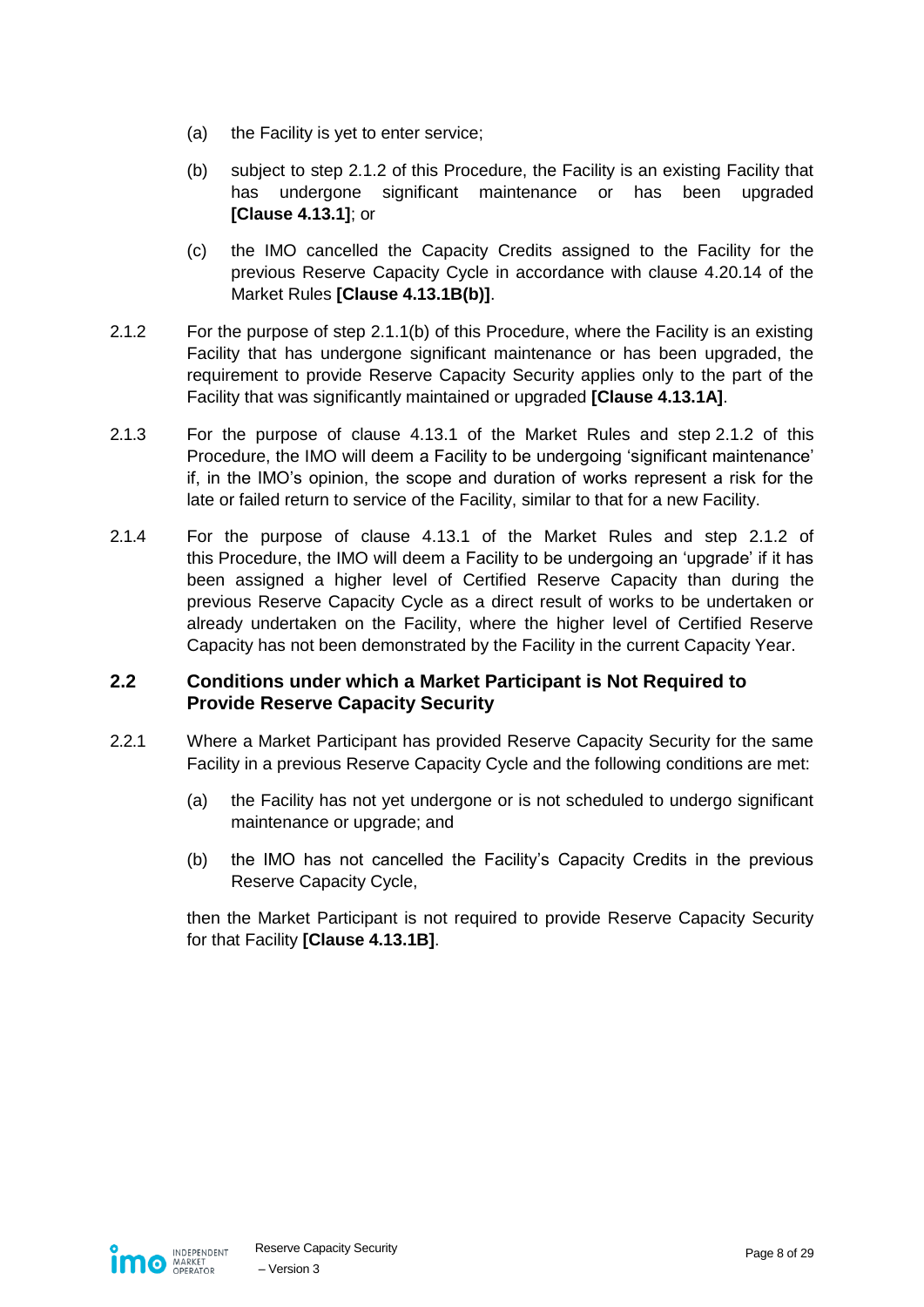| <b>Scenarios under which</b><br><b>Market Participant is</b><br>required to provide<br><b>Reserve Capacity</b><br><b>Security</b>                                                            | The amount of Reserve<br><b>Capacity Security to be</b><br>provided                                                          | <b>Reserve Capacity</b><br><b>Security Due Date</b>                                                                                                                                                     | How to provide<br><b>Reserve</b><br><b>Capacity</b><br><b>Security</b> |  |
|----------------------------------------------------------------------------------------------------------------------------------------------------------------------------------------------|------------------------------------------------------------------------------------------------------------------------------|---------------------------------------------------------------------------------------------------------------------------------------------------------------------------------------------------------|------------------------------------------------------------------------|--|
| The Facility was assigned<br><b>Certified Reserve</b><br>Capacity under section<br>4.11 of the Market Rules<br>and the conditions under<br>step 2.1 of this Procedure<br>are met             | As calculated under<br>clause $4.13.2(a)$ of the<br><b>Market Rules</b>                                                      | As specified in<br>clause $4.1.13(b)$ of the<br>Market Rules and<br>outlined in<br>step $3.1.1(c)$ of this<br>Procedure                                                                                 | As outlined in<br>section 5 of this<br>Procedure                       |  |
| The Facility was assigned<br><b>Conditional Certified</b><br>Reserve Capacity under<br>clause 4.9.5 of the Market<br>Rules and the conditions<br>under step 2.1 of this<br>Procedure are met | As calculated under<br>clause 4.13.2(a) followed<br>by confirmation under<br>clause $4.9.5(c)$ of the<br><b>Market Rules</b> | As specified in clause<br>4.1.13(b) of the Market<br>Rules and outlined in<br>step $3.2.1(c)$ of this<br>Procedure                                                                                      |                                                                        |  |
| The Facility was assigned<br><b>Early Certified Reserve</b><br>Capacity under clause<br>4.28C of the Market<br>Rules and the conditions<br>under step 2.1 of this<br>Procedure are met       | As calculated under<br>clause 4.28C.9 of the<br><b>Market Rules</b>                                                          | In accordance with<br>clause 4.28C.8 of the<br>Market Rules,<br>30 Business Days from<br>the date the Market<br>Participant receives the<br>IMO's notification under<br>step 3.3.1 of this<br>Procedure |                                                                        |  |

#### <span id="page-8-2"></span>**Table 2: Summary of the Requirement for Reserve Capacity Security**

## <span id="page-8-0"></span>**3. THE IMO'S NOTIFICATION OF THE REQUIREMENT FOR RESERVE CAPACITY SECURITY**

#### <span id="page-8-1"></span>**3.1 Certified Reserve Capacity**

- <span id="page-8-4"></span>3.1.1 Where the IMO assigns Certified Reserve Capacity to a Facility under section 4.11 of the Market Rules for a Reserve Capacity Cycle, the IMO must notify the relevant Market Participant in writing by 5:00 PM on the last Business Day on or before 19 August of Year 1 of the Reserve Capacity Cycle **[Clause 4.1.12(b)]**, of:
	- (a) whether any Reserve Capacity Security is required as a condition of the Market Participant holding the Certified Reserve Capacity, as determined under section [2](#page-6-1) of this Procedure;
	- (b) the amount of Reserve Capacity Security calculated in accordance with clause 4.13.2(a) of the Market Rules, if applicable **[Clause 4.9.9(c)]**; and
	- (c) the Reserve Capacity Security Due Date by which the Market Participant must provide duly effective Reserve Capacity Security. The Reserve

<span id="page-8-3"></span>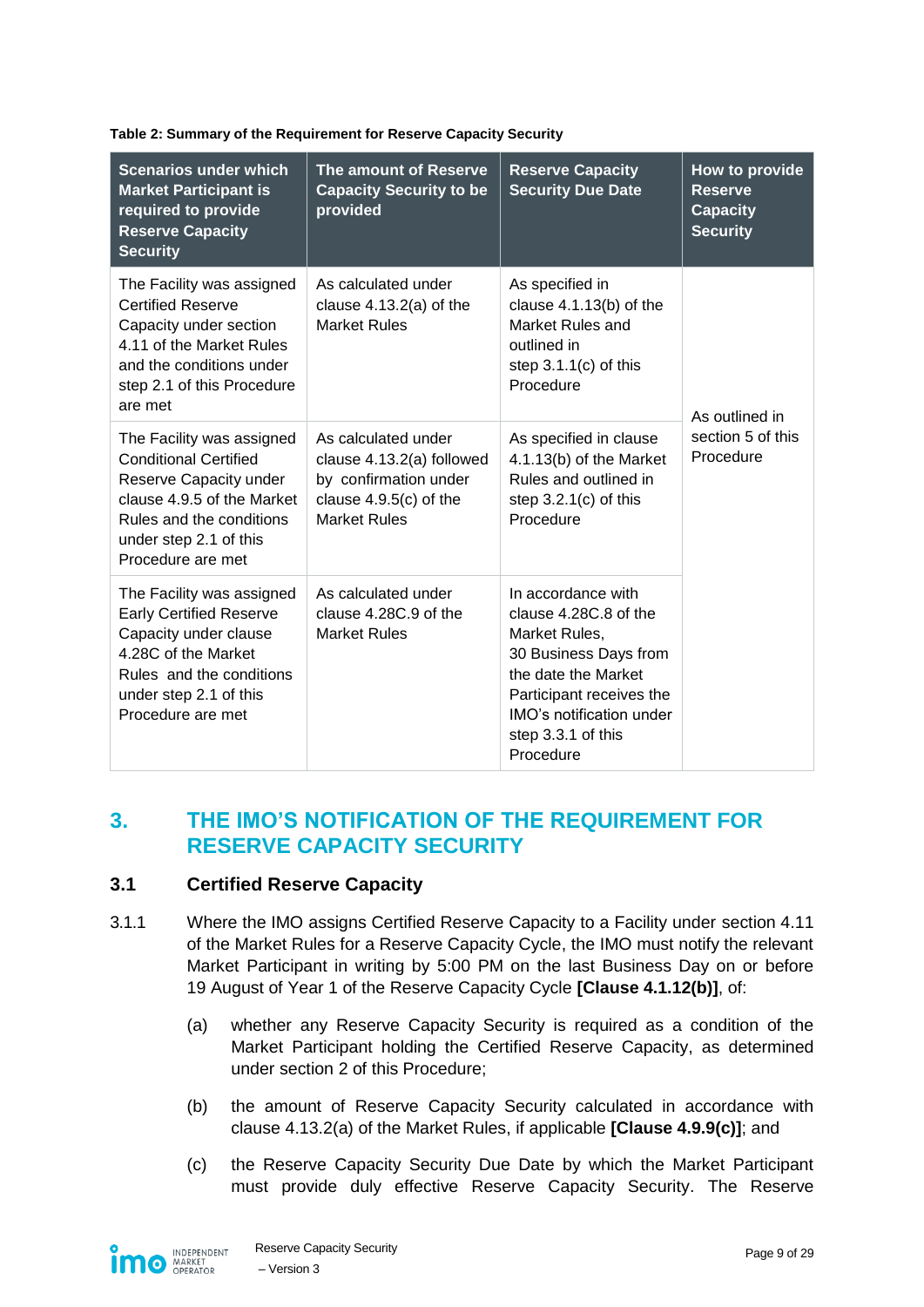Capacity Security Due Date is no later than 5:00 PM of the last Business Day which falls on or before **[Clause 4.1.13(b)]**:

- i. 2 September of Year 1 of the relevant Reserve Capacity Cycle, if any of the Facility's Certified Reserve Capacity is to be traded bilaterally in accordance with clause 4.14.1(c) of the Market Rules or if the Facility is subject to a Network Control Service Contract; or
- ii. 14 September of Year 1 of the relevant Reserve Capacity Cycle, if any of the Facility's Certified Reserve Capacity is specified to be offered into the Reserve Capacity Auction in accordance with clause 4.14.1(a) of the Market Rules and where none of the Facility's Certified Reserve Capacity is specified to be traded bilaterally in accordance with clause 4.14.1(c) of the Market Rules.

#### <span id="page-9-0"></span>**3.2 Conditional Certified Reserve Capacity**

- <span id="page-9-4"></span><span id="page-9-2"></span>3.2.1 Where the IMO assigns Conditional Certified Reserve Capacity to a Facility under clause 4.9.5 of the Market Rules for a future Reserve Capacity Cycle, the IMO must notify the relevant Market Participant in writing within 90 days of receiving the application **[Clause 4.9.8(b)]**, of:
	- (a) whether any Reserve Capacity Security is required as a condition of the Market Participant holding the Conditional Certified Reserve Capacity, as determined under section [2](#page-6-1) of this Procedure;
	- (b) the amount of Reserve Capacity Security determined in accordance with clause 4.13.2(a) and confirmed in accordance with clause 4.9.5(c) of the Market Rules, if applicable **[Clause 4.9.9(c)]**; and
	- (c) the Reserve Capacity Security Due Date by which the Market Participant must provide duly effective Reserve Capacity Security. The Reserve Capacity Security Due Date is no later than 5:00 PM of the last Business Day which falls on or before **[Clause 4.1.13(b)]**:
		- i. 2 September of Year 1 of the relevant Reserve Capacity Cycle, if any of the Facility's Certified Reserve Capacity is to be traded bilaterally in accordance with clause 4.14.1(c) of the Market Rules or if the Facility is subject to a Network Control Service Contract; or
		- ii. 14 September of Year 1 of the relevant Reserve Capacity Cycle, if any of the Facility's Certified Reserve Capacity is specified to be offered into the Reserve Capacity Auction in accordance with clause 4.14.1(a) of the Market Rules and where none of the Facility's Certified Reserve Capacity is specified to be traded bilaterally in accordance with clause 4.14.1(c) of the Market Rules.

#### <span id="page-9-1"></span>**3.3 Early Certified Reserve Capacity**

<span id="page-9-3"></span>3.3.1 Where the IMO assigns Early Certified Reserve Capacity to a Facility under clause 4.28C of the Market Rules for a future Reserve Capacity Cycle, the IMO must notify the relevant Market Participant in writing within 90 days of receiving the application **[Clause 4.28C.7]**, of:

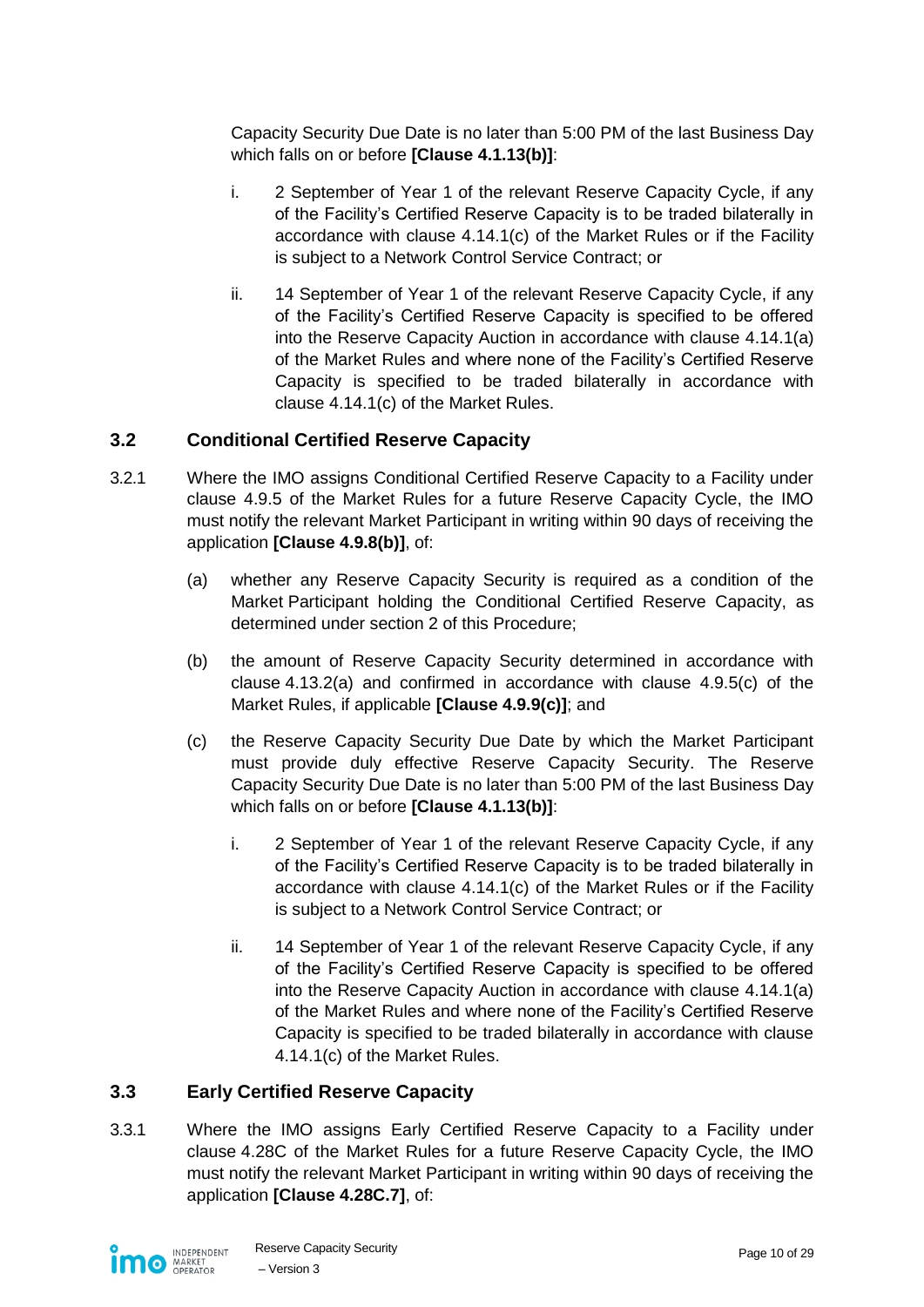- (a) whether any Reserve Capacity Security is required as a condition of the Market Participant holding the Early Certified Reserve Capacity, as determined under section [2](#page-6-1) of this Procedure;
- (b) the amount of Reserve Capacity Security determined in accordance with clause 4.28C.9 of the Market Rules, if applicable; and
- (c) the Reserve Capacity Security Due Date by which the Market Participant must provide duly effective Reserve Capacity Security. The Reserve Capacity Security Due Date is 30 Business Days from the date the Market Participant receives the IMO's notification under this step [3.3.1](#page-9-3) **[Clause 4.28C.8]**.

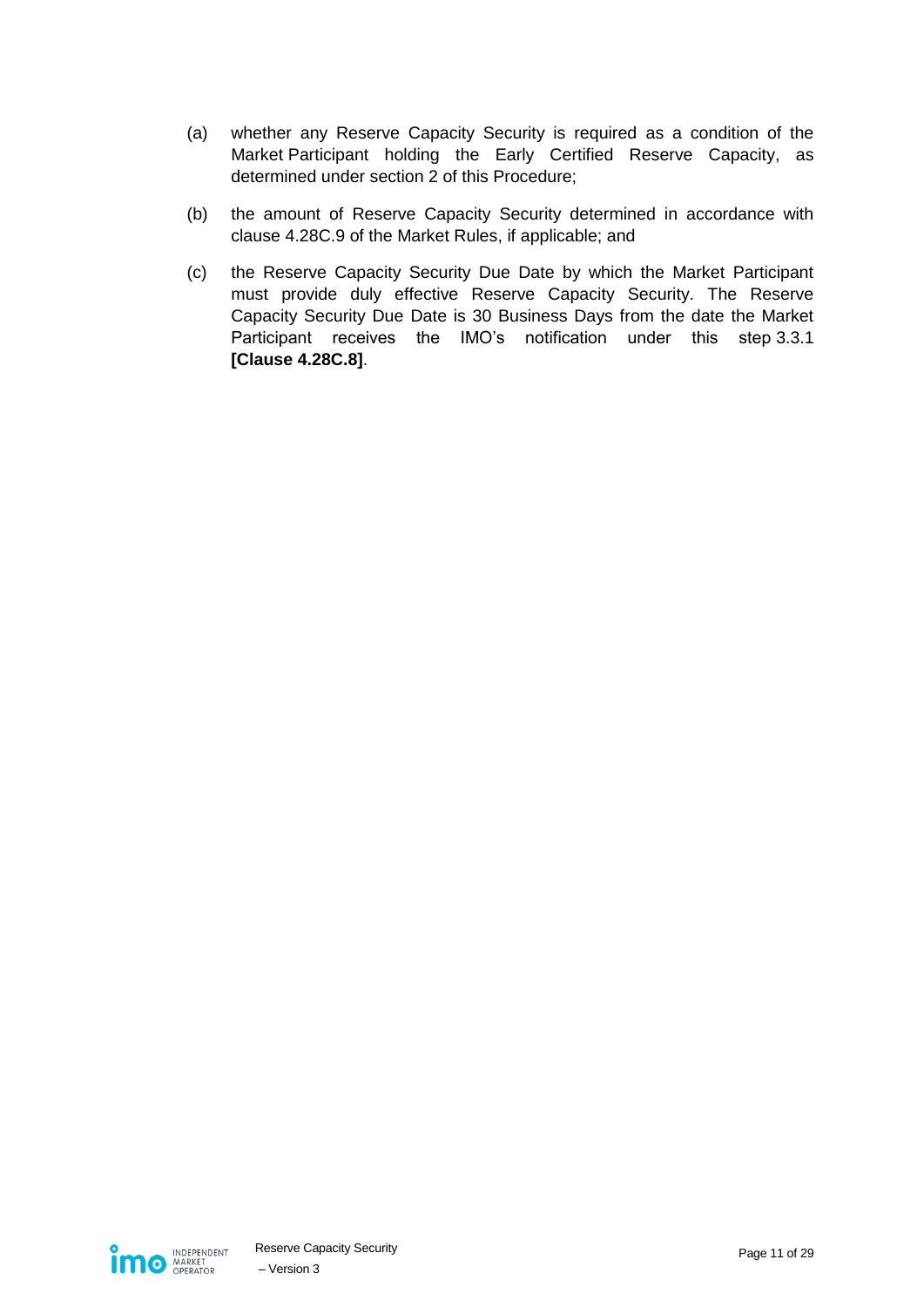## <span id="page-11-0"></span>**4. RECALCULATION OF THE AMOUNT OF RESERVE CAPACITY SECURITY TO BE PROVIDED**

<span id="page-11-2"></span>

**Figure 1: The Process for Recalculation of Reserve Capacity Security**

#### <span id="page-11-1"></span>**4.1 Timeline for the Recalculation of the Amount of Reserve Capacity Security to be Provided**

- <span id="page-11-3"></span>4.1.1 A Market Participant may apply to the IMO for the recalculation<sup>1</sup> of the amount of Reserve Capacity Security required to be held by the IMO for a Facility **[Clause 4.13.2A]** after 5:00 PM on the last Business Day falling on or before 24 September of Year 1 of the Reserve Capacity Cycle **[Clause 4.1.21]**.
- <span id="page-11-4"></span>4.1.2 Where a Market Participant applied for Early Certified Reserve Capacity, the IMO must recalculate the amount of Reserve Capacity Security to be provided for its

<sup>1</sup> For example, in situations where the number of Capacity Credits is less than the quantity of Certified Reserve Capacity.

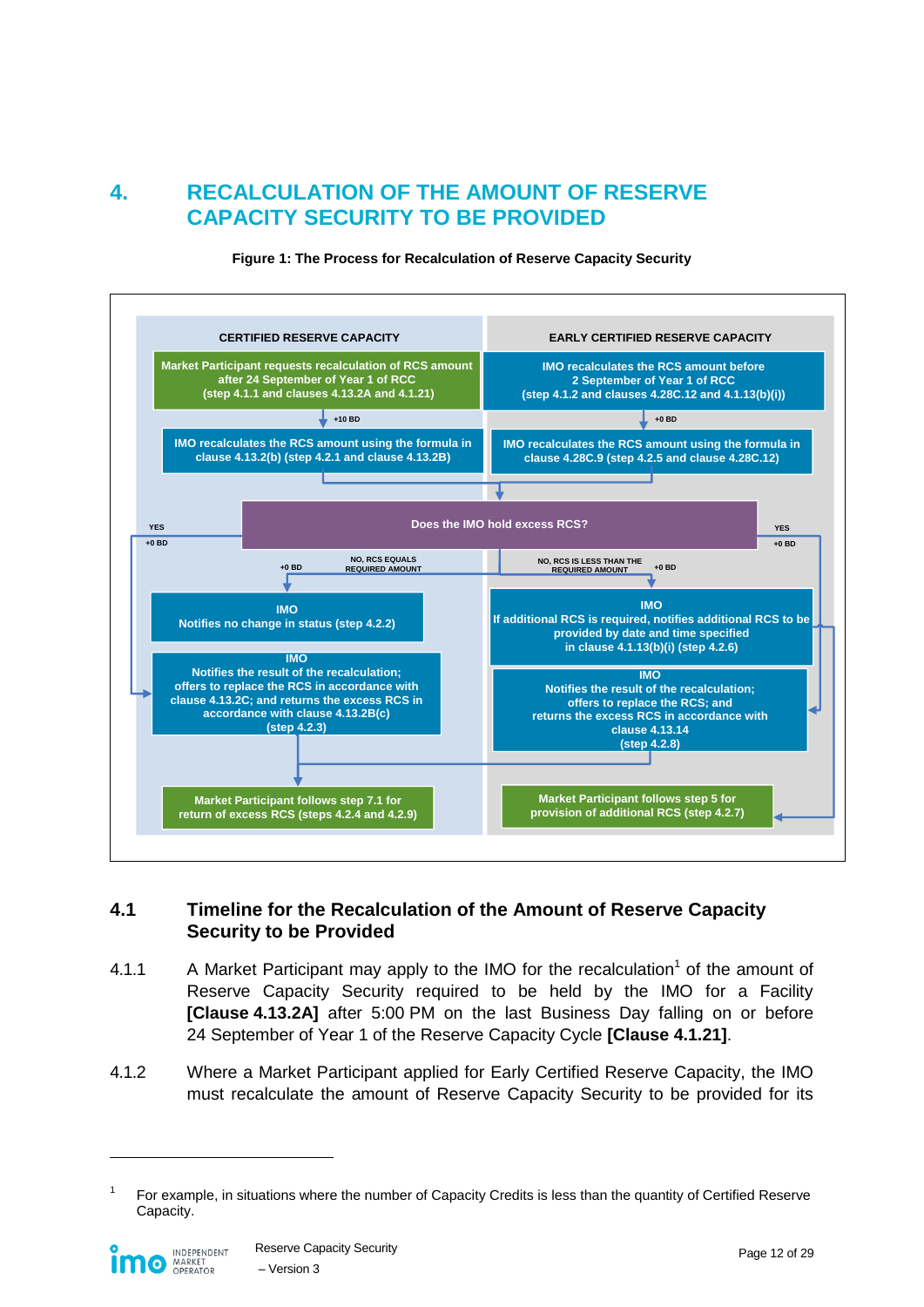Facility **[Clause 4.28C.12]** before 5:00 PM on the last Business Day falling on or before:

- (a) 2 September of Year 1 of the Reserve Capacity Cycle in which the Facility will enter service (as advised under clause 4.10.1(b) of the Market Rules), if any of the Facility's Early Certified Reserve Capacity is specified to be traded bilaterally in accordance with clause 4.14.1(c) or if the Facility is subject to a Network Control Service Contract; or
- (b) 14 September of Year 1 of the Reserve Capacity Cycle in which the Facility will enter service (as advised under clause 4.10.1(b) of the Market Rules), if any of the Facility's Early Certified Reserve Capacity is specified to be offered into the Reserve Capacity Auction in accordance with clause 4.14.1(a) and none of its Early Certified Reserve Capacity will be traded bilaterally **[Clause 4.1.13(b)(i)]**.

#### <span id="page-12-0"></span>**4.2 The IMO's Process for Recalculation of the Amount of Reserve Capacity Security**

- <span id="page-12-1"></span>4.2.1 Within 10 Business Days of receiving a request from a Market Participant under step [4.1.1](#page-11-3) of this Procedure, the IMO must recalculate the amount of the Reserve Capacity Security required to be held for a Facility using the formula in clause 4.13.2(b) of the Market Rules **[Clause 4.13.2B]**.
- 4.2.2 If the recalculated amount under step [4.2.1](#page-12-1) of this Procedure is the same as the original amount of Reserve Capacity Security determined using the formula in clause 4.13.2(a) of the Market Rules, then the IMO must notify the Market Participant in writing of no change in status within 10 Business Days of receiving the request under step [4.1.1](#page-11-3) of this Procedure.
- <span id="page-12-3"></span><span id="page-12-2"></span>4.2.3 If the recalculated amount under step [4.2.1](#page-12-1) of this Procedure is less than the original amount of Reserve Capacity Security determined using the formula in clause 4.13.2(a) of the Market Rules, then the IMO must, within 10 Business Days of receiving the request under step [4.1.1](#page-11-3) of this Procedure:
	- (a) notify the Market Participant in writing of the result of the recalculation **[Clause 4.13.2B(a)]**;
	- (b) offer the Market Participant in writing the opportunity to replace the Reserve Capacity Security arrangement in accordance with clause 4.13.2C of the Market Rules and step [7.1](#page-21-1) of this Procedure **[Clause 4.13.2B(b)]**; and
	- (c) return the excess Reserve Capacity Security if the Market Participant provides a replacement Reserve Capacity Security arrangement under step [4.2.3\(b\)](#page-12-2) of this Procedure **[Clause 4.13.2B(c)]**.
- <span id="page-12-5"></span>4.2.4 Where a Market Participant receives the IMO's notification under step [4.2.3](#page-12-3) of this Procedure that excess Reserve Capacity Security is held by the IMO and elects to replace its Reserve Capacity Security, the Market Participant must do so in accordance with step [7.1](#page-21-1) of this Procedure.
- <span id="page-12-4"></span>4.2.5 Where under step [4.1.2](#page-11-4) of this Procedure, the IMO is recalculating the Reserve Capacity Security for a Facility that holds Early Certified Reserve

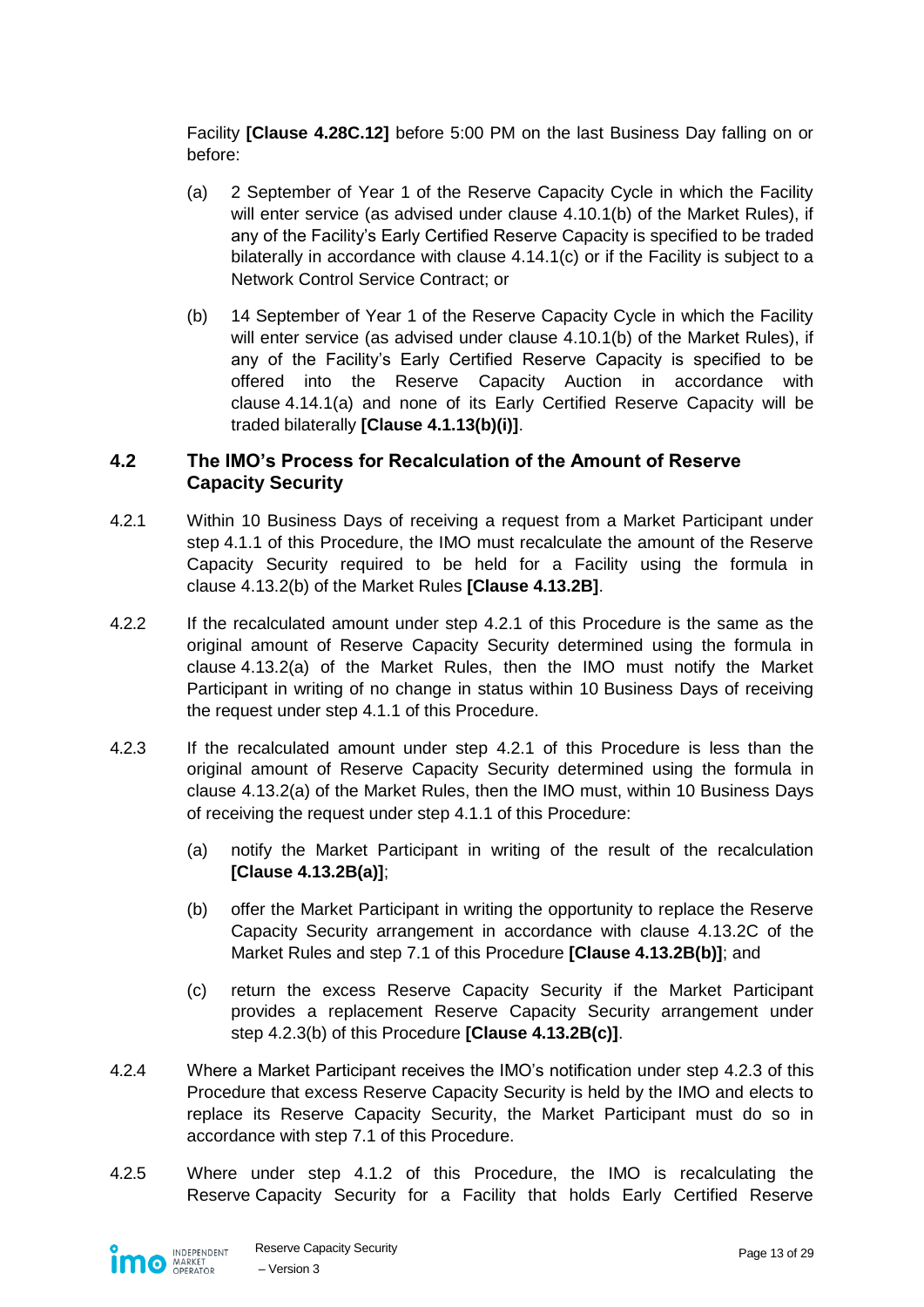Capacity, the IMO must recalculate the amount of Reserve Capacity Security required to be held for that Facility using the formula in clause 4.28C.9 of the Market Rules **[Clause 4.28C.12]**.

- <span id="page-13-0"></span>4.2.6 If the recalculated amount determined under step [4.2.5](#page-12-4) of this Procedure is more than the original amount of Reserve Capacity Security determined using the formula in clause 4.28C.9 of the Market Rules, then the IMO must notify the Market Participant in writing that additional Reserve Capacity Security is required to be provided by the date and time specified in clause 4.1.13(b)(i) of the Market Rules **[Clause 4.28C.12(a)]**.
- 4.2.7 Where a Market Participant receives the IMO's notification under step [4.2.6](#page-13-0) of this Procedure that additional Reserve Capacity Security is required, the Market Participant must provide the additional Reserve Capacity Security in accordance with section [5](#page-14-0) of this Procedure.
- <span id="page-13-1"></span>4.2.8 If the recalculated amount determined under step [4.2.5](#page-12-4) of this Procedure is less than the original amount of Reserve Capacity Security determined using the formula in clause 4.28C.9 of the Market Rules, then the IMO must, by the date and time outlined in step [4.1.2](#page-11-4) of this Procedure:
	- (a) notify the Market Participant in writing of the result of the recalculation; and
	- (b) offer to return the excess Reserve Capacity Security in accordance with clause 4.13.14 of the Market Rules **[Clause 4.28C.12(b)]**.
- <span id="page-13-2"></span>4.2.9 Where a Market Participant receives the IMO's notification under step [4.2.8](#page-13-1) of this Procedure that excess Reserve Capacity Security is held by the IMO and elects to replace its Reserve Capacity Security, the Market Participant must do so in accordance with step [7.1](#page-21-1) of this Procedure **[Clause 4.28C.12(b)]**.

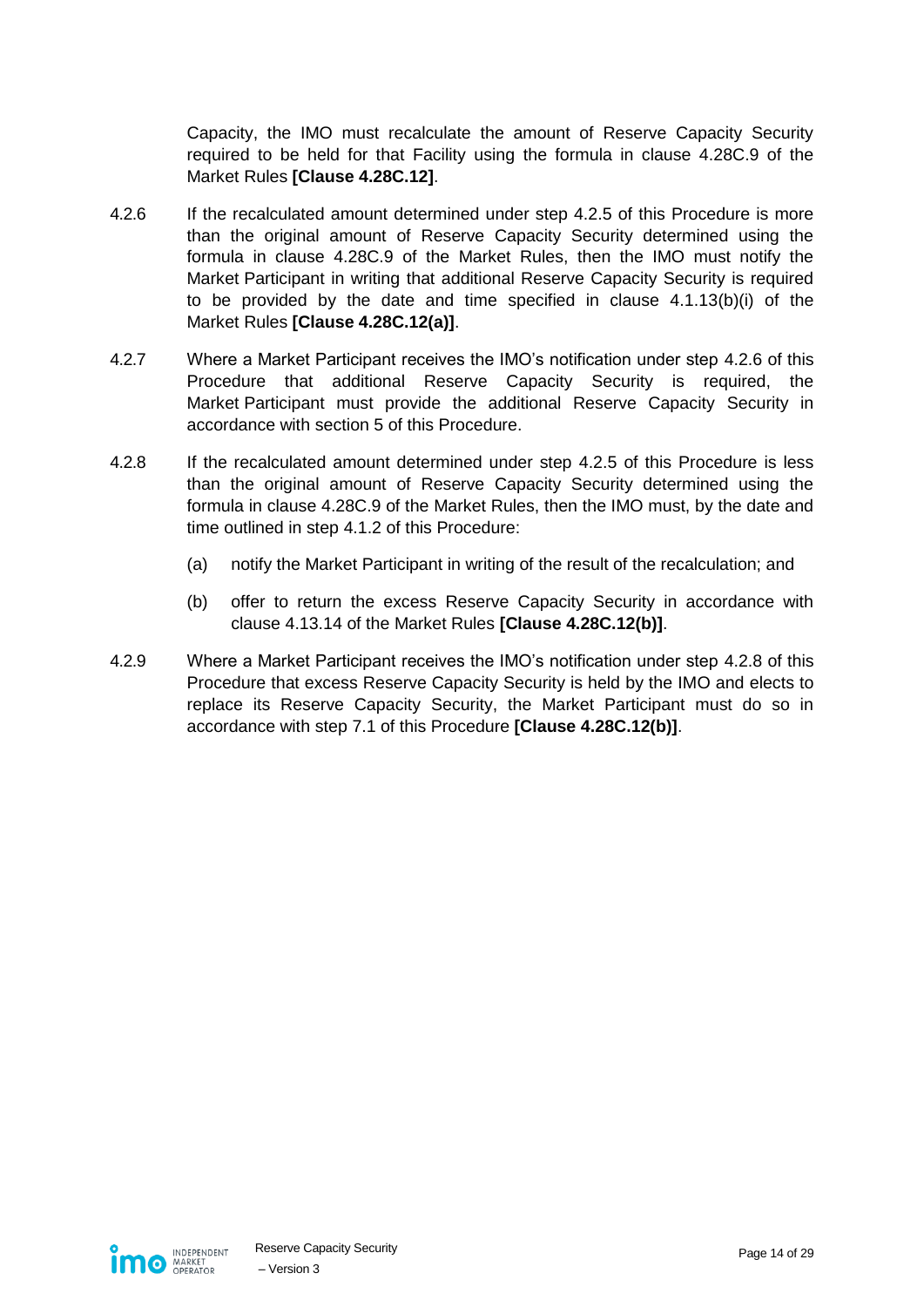# <span id="page-14-0"></span>**5. PROVISION OF RESERVE CAPACITY SECURITY**

<span id="page-14-2"></span>

#### **Figure 2: Reserve Capacity Security Delivery Process**

#### <span id="page-14-1"></span>**5.1 Reserve Capacity Security Arrangements**

- 5.1.1 A Market Participant that is required to provide Reserve Capacity Security must ensure that its Reserve Capacity Security arrangement meets the requirements of clause 4.13.5 of the Market Rules **[Clause 4.13.1(a)]**.
- <span id="page-14-3"></span>5.1.2 A Market Participant must provide Reserve Capacity Security in the form of either a:
	- (a) guarantee or bank undertaking, in accordance with the process detailed in step [5.3](#page-15-1) of this Procedure and in accordance with clause 4.13.5(a) of the Market Rules; or
	- (b) Security Deposit in accordance with the process detailed in step [5.4](#page-16-0) of this Procedure and clause 4.13.5(b) of the Market Rules, if the IMO in its discretion has agreed to accept a Security Deposit and the Security Deposit is made on terms acceptable to the IMO.

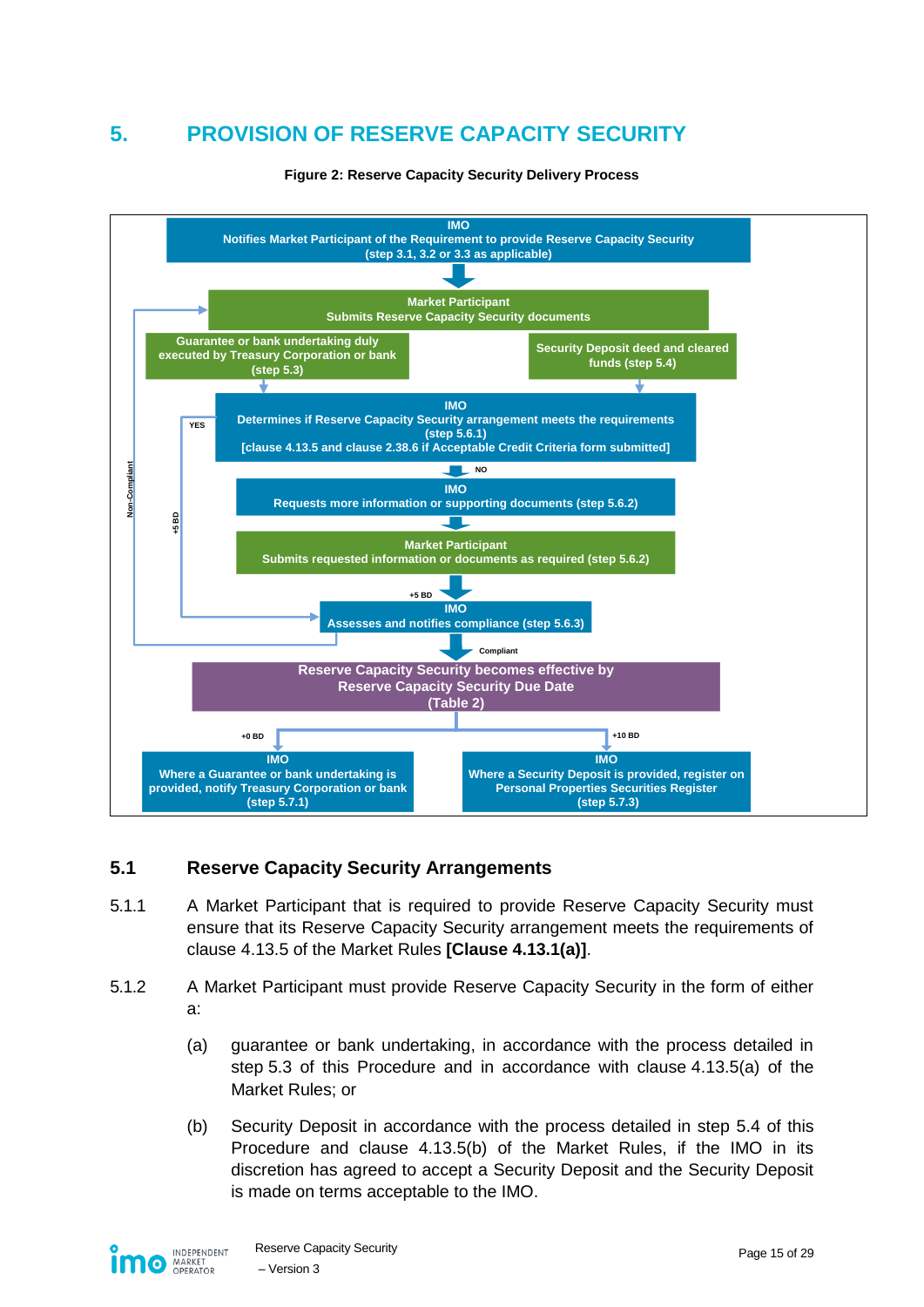- 5.1.3 A Market Participant must ensure that the contact details it submits for its Reserve Capacity Security arrangements are current at all times. This includes contact details for persons at the Treasury Corporation or the bank to be provided in the contact details of guarantee/bank undertakings form. The Market Participant must update these contact details by completing the change of contact details form and emailing it to [accounts@imowa.com.au.](mailto:accounts@imowa.com.au)
- 5.1.4 A Market Participant must ensure that the Reserve Capacity Security arrangement provided under step [5.1.2](#page-14-3) of this Procedure does not have a specified end date which is prior to the Compliance Date.

#### <span id="page-15-0"></span>**5.2 Failure to Provide Reserve Capacity Security**

- <span id="page-15-2"></span>5.2.1 For a Facility that was assigned Certified Reserve Capacity (conditional or otherwise) under clauses 4.11 or 4.9.5 of the Market Rules and the conditions to provide Reserve Capacity Security under step [2.1](#page-6-2) of this Procedure were met, if the Market Participant in respect of that Facility fails to provide the required amount of Reserve Capacity Security by the Reserve Capacity Security Due Date (as applicable), the Certified Reserve Capacity assigned to that Facility will lapse **[Clause 4.13.9]**.
- <span id="page-15-3"></span>5.2.2 For a Facility that was assigned Early Certified Reserve Capacity under clause 4.28C of the Market Rules and the conditions to provide Reserve Capacity Security under step [2.1](#page-6-2) of this Procedure were met, if the Market Participant in respect of that Facility fails to provide the required amount of Reserve Capacity Security by the Reserve Capacity Security Due Date, the Early Certified Reserve Capacity assigned to that Facility will lapse **[Clause 4.28C.8A]**.
- 5.2.3 Where under steps [5.2.1](#page-15-2) or [5.2.2,](#page-15-3) the Certified Reserve Capacity assigned to a Facility lapses due to the failure to provide Reserve Capacity Security, the IMO must notify the Market Participant in relation to that Facility, in writing as soon as practicable, that for the relevant Reserve Capacity Cycle:
	- (a) the Certified Reserve Capacity has lapsed; and
	- (b) the Facility will not be assigned any Capacity Credits.

#### <span id="page-15-1"></span>**5.3 Submitting Guarantees or Bank Undertakings**

- 5.3.1 On receiving the IMO's notification that Reserve Capacity Security must be provided in steps [3.1.1,](#page-8-4) [3.2.1](#page-9-4) or [3.3.1](#page-9-3) of this Procedure as applicable, a Market Participant must download a copy of the following documents from the Market Web Site:
	- (a) proforma deed for a guarantee or bank undertaking, as applicable; and
	- (b) Acceptable Credit Criteria form (this is required if the Treasury Corporation or bank is not on the list of entities meeting the Acceptable Credit Criteria, as published on the Market Web Site).
- <span id="page-15-4"></span>5.3.2 A Market Participant must then submit to the IMO a signed original hard copy of:
	- (a) the guarantee or bank undertaking, as applicable, which:

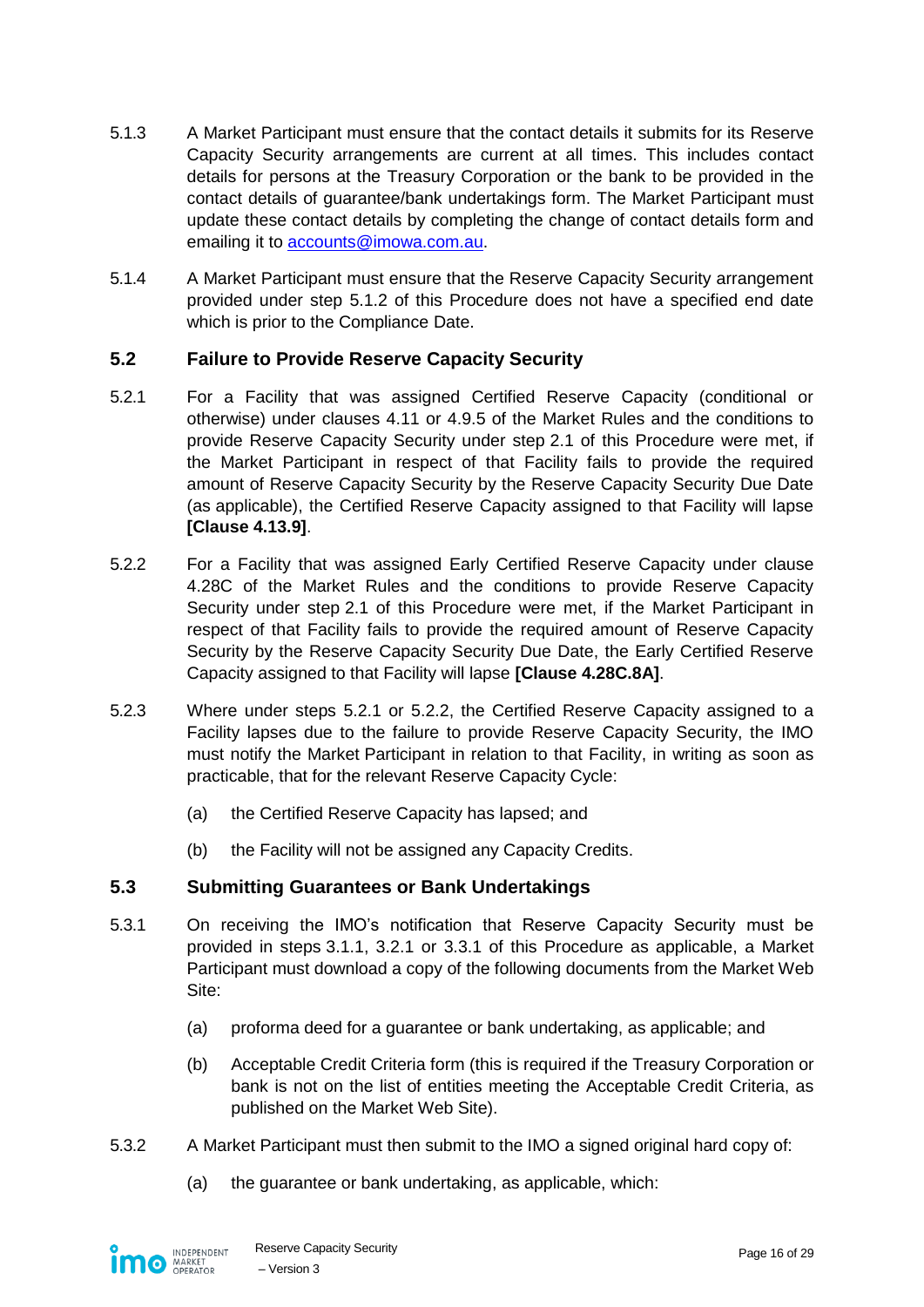- i. is for the most recently calculated Reserve Capacity Security amount under clauses 4.13.2(a), 4.13.2(b) or 4.28C.9 (for Early Certified Reserve Capacity) as applicable;
- ii. is in the form approved by the IMO and published on the Market Web Site; and
- iii. has been executed by a Treasury Corporation (in the case of a guarantee) or a bank (in the case of a bank undertaking), that meets the Acceptable Credit Criteria; and
- (b) the Acceptable Credit Criteria form for the Reserve Capacity Security provider (if applicable), completed in accordance with step [5.5](#page-17-0) of this Procedure.
- 5.3.3 The IMO must not accept a proforma deed that does not meet the criteria in step [5.3.2\(a\)](#page-15-4) of this Procedure.
- 5.3.4 At the same time as providing the guarantee or bank undertaking to the IMO, a Market Participant must also provide to the IMO:
	- (a) a completed contact details of guarantee/bank undertakings form which provides the contact details of at least two individuals representing the Market Participant and two individuals representing the Treasury Corporation or bank for the IMO to contact when drawing upon its Reserve Capacity Security; and
	- (b) any procedure that the Treasury Corporation or bank requires the IMO to follow when drawing upon the Reserve Capacity Security.
- 5.3.5 The Market Participant must provide a hard copy of the guarantee or bank undertaking to the IMO either in person or by courier or registered mail, requiring a signature on receipt.

#### <span id="page-16-0"></span>**5.4 Submitting Security Deposits**

- <span id="page-16-1"></span>5.4.1 On receiving the IMO's notification to provide Reserve Capacity Security in steps [3.1.1,](#page-8-4) [3.2.1](#page-9-4) or [3.3.1](#page-9-3) of this Procedure, a Market Participant providing a Security Deposit as a Reserve Capacity Security arrangement must request the IMO's agreement to accept the Security Deposit in writing.
- <span id="page-16-2"></span>5.4.2 Upon receiving the request under step [5.4.1](#page-16-1) of this Procedure, the IMO must notify the Market Participant in writing whether a Security Deposit is an acceptable alternative and the terms under which the Security Deposit deed will be acceptable to the IMO.
- 5.4.3 If the IMO has notified the Market Participant under step [5.4.2](#page-16-2) that a Security Deposit is not acceptable, then the Market Participant must provide Reserve Capacity Security in the form of a guarantee or bank undertaking, in accordance with step [5.3](#page-15-1) of this Procedure.
- 5.4.4 If the IMO has notified the Market Participant under step [5.4.2](#page-16-2) that a Security Deposit is acceptable, then the Market Participant must download a copy of the following documents from the Market Web Site:

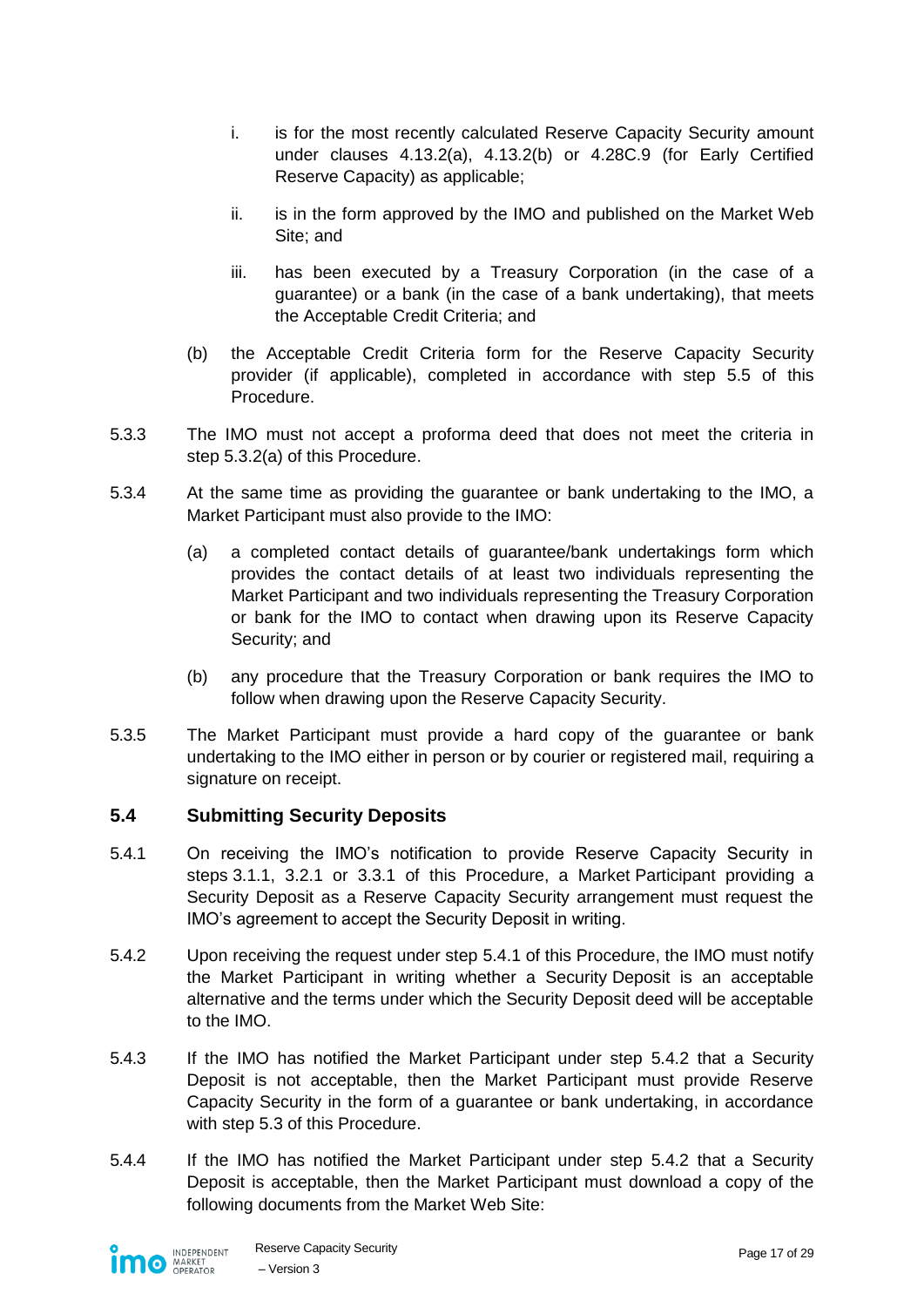- (a) proforma deed for Security Deposit for Reserve Capacity Security or proforma deed for Security Deposit for Reserve Capacity Security (provided by third party) as applicable; and
- (b) Security Deposit instructions.
- <span id="page-17-1"></span>5.4.5 A Market Participant must then submit a signed original hard copy of the completed Security Deposit deed to the IMO which:
	- (a) is in the form approved by the IMO and published on the Market Web Site; and
	- (b) has been executed by or on behalf of the Market Participant.
- 5.4.6 The IMO must not accept a proforma deed that does not meet the criteria in step [5.4.5](#page-17-1) of this Procedure.
- 5.4.7 A Market Participant providing Reserve Capacity Security in the form of a Security Deposit must provide the amount of the Reserve Capacity Security in cleared funds by 5:00 PM on the date on which the accompanying Security Deposit deed is made, in accordance with the Security Deposit instructions.
- 5.4.8 The Market Participant must provide a hard copy of the Security Deposit deed to the IMO either in person or by courier or registered mail, requiring a signature on receipt.
- 5.4.9 The IMO must sign the original of the Security Deposit deed and return a copy of the signed original to the Market Participant.

#### <span id="page-17-0"></span>**5.5 Completing the Acceptable Credit Criteria Form**

- <span id="page-17-2"></span>5.5.1 Where a Market Participant provides a Reserve Capacity Security in the form of a guarantee or bank undertaking and the Reserve Capacity Security provider is not included on the current list of entities meeting the Acceptable Credit Criteria, the Market Participant must arrange for the completion of an Acceptable Credit Criteria form, providing evidence that the entity providing the Reserve Capacity Security meets the Acceptable Credit Criteria outlined in clause 2.38.6 of the Market Rules.
- 5.5.2 A Market Participant required to complete the Acceptable Credit Criteria form under step [5.5.1](#page-17-2) of this Procedure must do so in accordance with step 4.1 of the Market Procedure: Prudential Requirements.
- 5.5.3 For the purposes of this Procedure, all occurrences of Credit Support in step 4.1 of the Market Procedure: Prudential Requirements must be read as Reserve Capacity Security.
- <span id="page-17-3"></span>5.5.4 In accordance with clause 2.38.7 of the Market Rules, the IMO must publish and maintain on the Market Web Site, a list of entities meeting the Acceptable Credit Criteria.
- 5.5.5 The IMO must fulfil its obligations under step [5.5.4](#page-17-3) by following step 4.2 of the Market Procedure: Prudential Requirements.

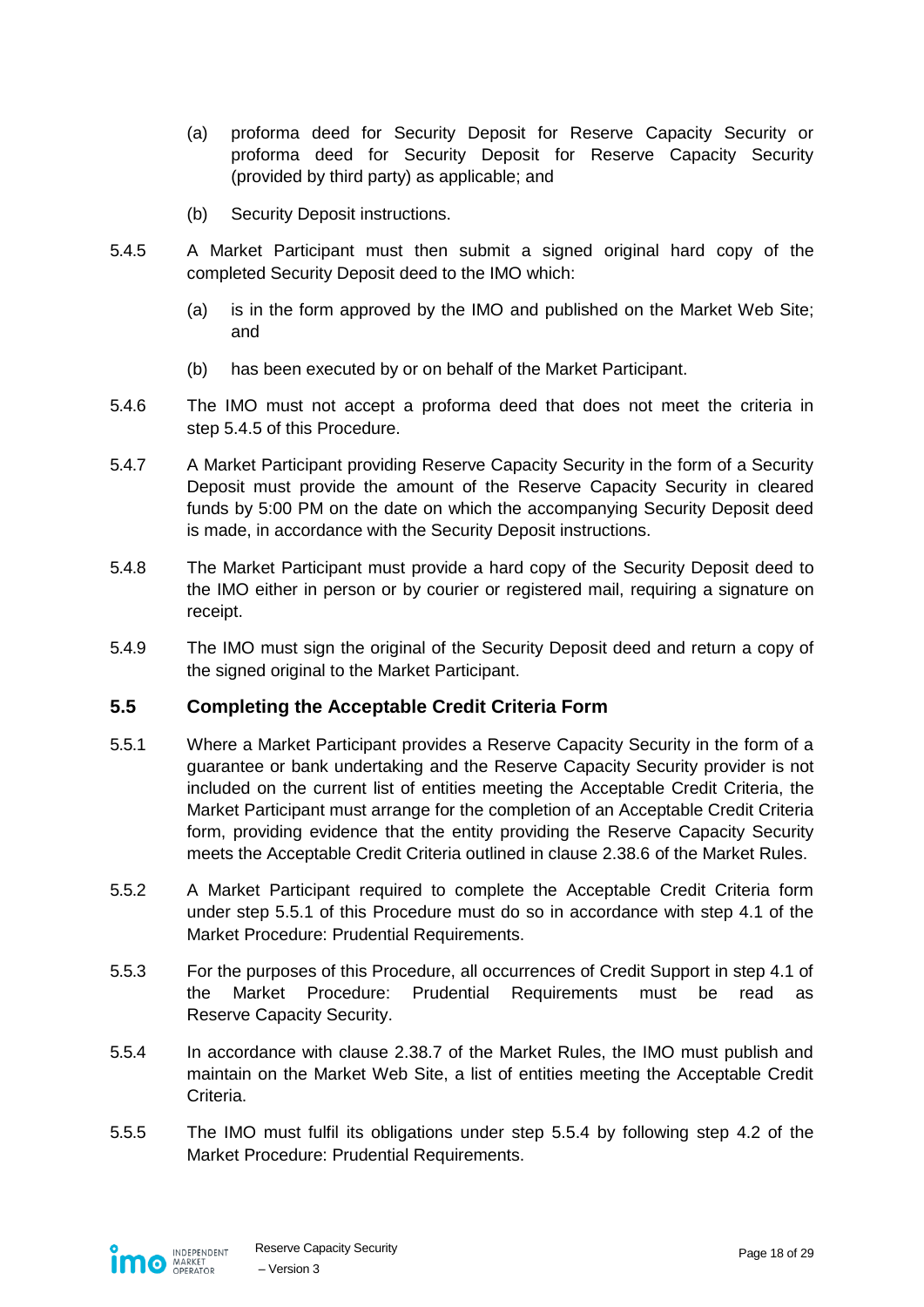### <span id="page-18-0"></span>**5.6 The IMO's Process of Reviewing Reserve Capacity Security Arrangements**

- <span id="page-18-2"></span>5.6.1 On receiving completed documentation for Reserve Capacity Security from a Market Participant, the IMO must review the Reserve Capacity Security arrangement to:
	- (a) determine whether it is compliant with clause 4.13.5(a) of the Market Rules and step [5.3](#page-15-1) of this Procedure, if the arrangement is in the form of a guarantee or bank undertaking; or
	- (b) determine whether it is compliant with the terms determined by the IMO under clause 4.13.5(b) of the Market Rules and step [5.4](#page-16-0) of this Procedure, if the arrangement is in the form of a Security Deposit.
- <span id="page-18-3"></span>5.6.2 The IMO may at its discretion, request more information from the Market Participant to support its Reserve Capacity Security arrangement, by a Due Date determined and notified by the IMO. The Market Participant must provide the relevant information by that Due Date.
- 5.6.3 Within five Business Days of the later of the dates on which the IMO receives completed documents under steps [5.6.1](#page-18-2) and [5.6.2](#page-18-3) of this Procedure, the IMO must notify the Market Participant in writing that the Reserve Capacity Security arrangement is either:
	- (a) compliant with the Market Rules and this Procedure; or
	- (b) not compliant with the Market Rules and/or this Procedure and provide reasons as to why the Reserve Capacity Security is not compliant.
- <span id="page-18-5"></span><span id="page-18-4"></span>5.6.4 If a Market Participant receives a notification of non-compliance under step [5.6.3\(b\)](#page-18-4) of this Procedure, the Market Participant must re-submit a Reserve Capacity Security arrangement that is compliant with clause 4.13.5 of the Market Rules and step [5.1](#page-14-1) of this Procedure.

#### <span id="page-18-1"></span>**5.7 Further Steps by the IMO with respect to Reserve Capacity Security Arrangements**

- <span id="page-18-6"></span>5.7.1 Where the Reserve Capacity Security arrangement is a guarantee or bank undertaking, then at the same time as the IMO issues a notice of compliance to the Market Participant in step [5.6.3\(a\)](#page-18-5) of this Procedure, the IMO must also notify the Treasury Corporation or the bank, as applicable, in writing, that the arrangement has been provided in accordance with clause 4.13.5(a) of the Market Rules and this Procedure.
- 5.7.2 After the IMO notifies the Market Participant and the Treasury Corporation or the bank, as applicable, in step [5.7.1](#page-18-6) of this Procedure, the IMO must place the completed guarantee or bank undertaking in a bank safe box, as soon as practicable.
- <span id="page-18-7"></span>5.7.3 Where the Reserve Capacity Security arrangement is provided as a Security Deposit, then within 10 Business Days of the required amount of cleared funds having been received by the IMO, the IMO must complete the process for

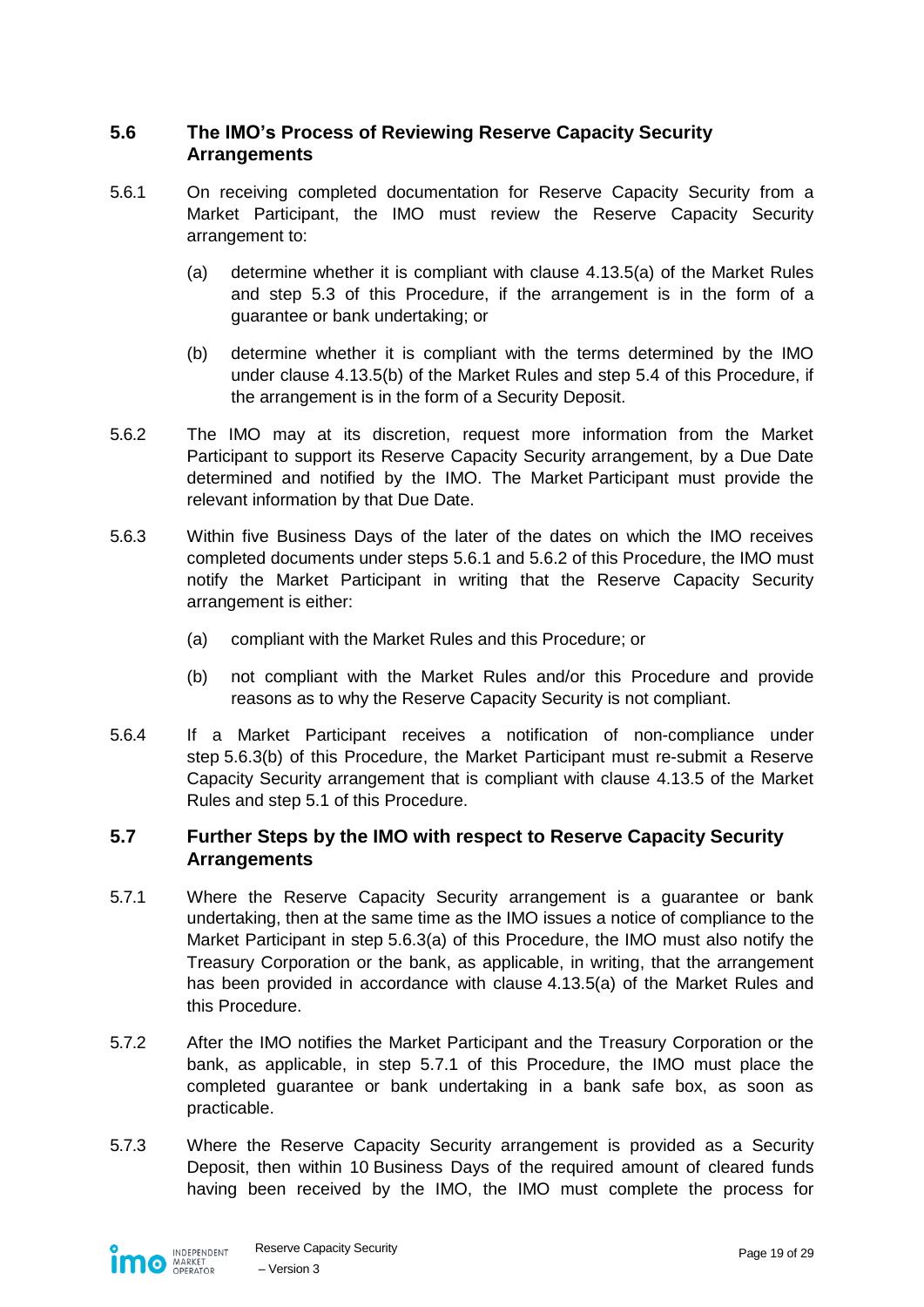registration of the security interest on the Personal Property Securities Register in accordance with the *Personal Property Securities Act 2009* (Cth)<sup>2</sup>. As part of this process, the IMO must deduct any fees incurred in registering the security interests from the balance of the Security Deposit and send a notice of the verification statement containing the details of the registration to the Reserve Capacity Security provider and the Market Participant, as soon as practicable.

5.7.4 Upon completion of step [5.7.3](#page-18-7) of this Procedure, the IMO must place the completed Security Deposit deed in a bank safe box, as soon as practicable.

#### <span id="page-19-0"></span>**5.8 Holding Security Deposits and Associated Costs**

- 5.8.1 Where the IMO receives Reserve Capacity Security in the form of a Security Deposit, it must:
	- (a) invest any Security Deposit payments on behalf of the relevant Market Participant; and
	- (b) maintain individual accounts for each Market Participant's Security Deposits separate from any IMO operating funds accounts.
- 5.8.2 The IMO must credit the interest earned daily at the IMO Deposit Rate on the balance of the Security Deposit to the relevant Market Participant's bank account on a monthly basis and deduct any costs and fees associated with holding the Security Deposit from the balance of the Security Deposit, including bank fees and charges **[Clause 4.13.6]**.
- 5.8.3 The IMO may provide written advice to a Market Participant on a monthly basis regarding the interest earned at the IMO Deposit Rate and the deduction of any accrued costs and fees.

## <span id="page-19-1"></span>**6. MAINTENANCE OF RESERVE CAPACITY SECURITY**

#### <span id="page-19-2"></span>**6.1 Requirement to Maintain Reserve Capacity Security with the IMO**

6.1.1 Where a Market Participant's Reserve Capacity Security is due to expire or cease to have effect for any reason and the Market Participant will continue to have an obligation to ensure the IMO holds Reserve Capacity Security, then the Market Participant must provide replacement Reserve Capacity Security that becomes effective at or prior to the expiry of the existing Reserve Capacity Security **[Clause 4.13.3]**.

<sup>2</sup> The *Personal Property Securities Act 2009* (Cth) enables any person to register its security interests on the Personal Property Securities Register (Register). The Register is a real-time electronic notice board which allows individuals and organisations to search and register security interests in personal property (see <http://www.ppsr.gov.au/Pages/ppsr.aspx> for more information). For the purposes of the Act, any cash in a bank account (Security Deposit) under the control of the IMO pursuant to a Security Deposit deed that is provided to the IMO for the purposes of Credit Support (clause 2.38.4(b) of the Market Rules) or Reserve Capacity Security (clause 4.13.5(b) of the Market Rules), is a form of 'personal property'. The IMO's interest in the Security Deposit is a 'security interest', and the Security Deposit deed secures payment and performance obligations of a Market Participant.



 $\overline{a}$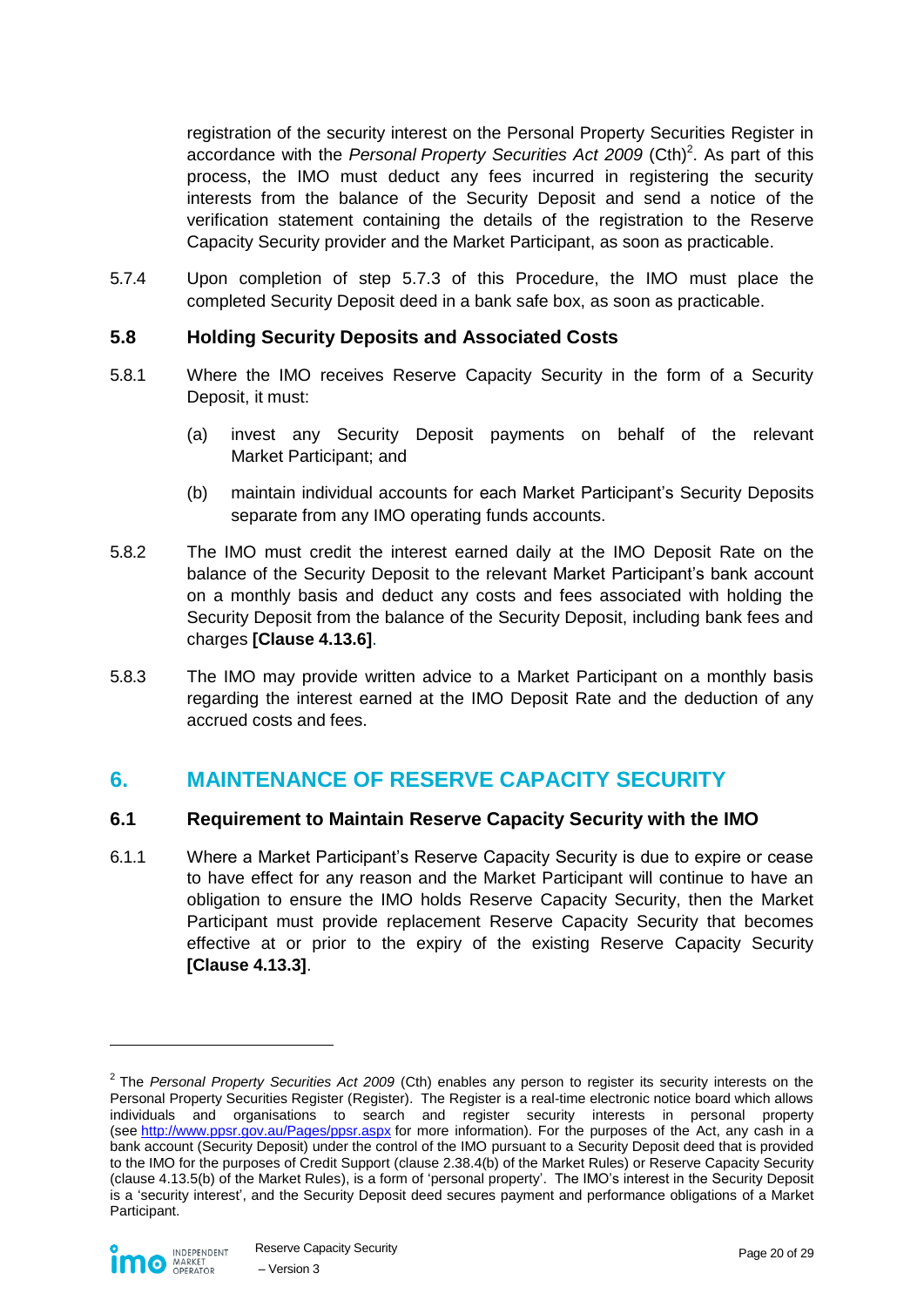- <span id="page-20-4"></span><span id="page-20-2"></span>6.1.2 Where a Market Participant becomes aware that its Reserve Capacity Security is affected by any of the circumstances as outlined in step [6.1.4](#page-20-0) of this Procedure, it must:
	- (a) notify the IMO in writing immediately; and
	- (b) provide duly effective replacement Reserve Capacity Security in an amount not less than its most recently calculated amount under clause 4.13.2 of the Market Rules, before the end of the next Business Day or within any longer period that the IMO has approved in writing under step [6.1.6](#page-20-1) **[Clause 4.13.4]**.
- <span id="page-20-5"></span><span id="page-20-3"></span>6.1.3 Where the IMO becomes aware of any circumstance (as outlined in step [6.1.4](#page-20-0) of this Procedure) in relation to a Market Participant, it must:
	- (a) notify the Market Participant in writing immediately; and
	- (b) require the Market Participant to provide duly effective replacement Reserve Capacity Security in an amount not less than its most recently calculated amount under clause 4.13.2, before the end of the next Business Day or within any longer period that the IMO has approved in writing under step [6.1.6](#page-20-1) **[Clause 4.13.4]**.
- <span id="page-20-0"></span>6.1.4 For the purposes of clause 4.13.4 of the Market Rules, circumstances that may require replacement Reserve Capacity Security in step [6.1.2](#page-20-2) or [6.1.3](#page-20-3) include, but are not limited to where:
	- (a) existing Reserve Capacity Security is no longer current or valid;
	- (b) the Reserve Capacity Security provider no longer meets any one of the Acceptable Credit Criteria;
	- (c) the Reserve Capacity Security provider ceases to or threatens to cease to carry on providing Reserve Capacity Security in relation to the Market Participant; or
	- (d) the Reserve Capacity Security provider in relation to the Market Participant becomes insolvent or is dissolved.
- <span id="page-20-6"></span>6.1.5 A Market Participant requesting to provide the replacement Reserve Capacity Security to the IMO after the end of the next Business Day under steps [6.1.2\(b\)](#page-20-4) or [6.1.3\(b\),](#page-20-5) must request an extension of the Due Date for providing replacement Reserve Capacity Security in writing.
- <span id="page-20-1"></span>6.1.6 The IMO may, in its absolute discretion, approve or reject a Market Participant's request for an extension in step [6.1.5.](#page-20-6) The IMO must provide its decision in writing to the Market Participant as soon as practicable **[Clause 4.13.4(c)]**.

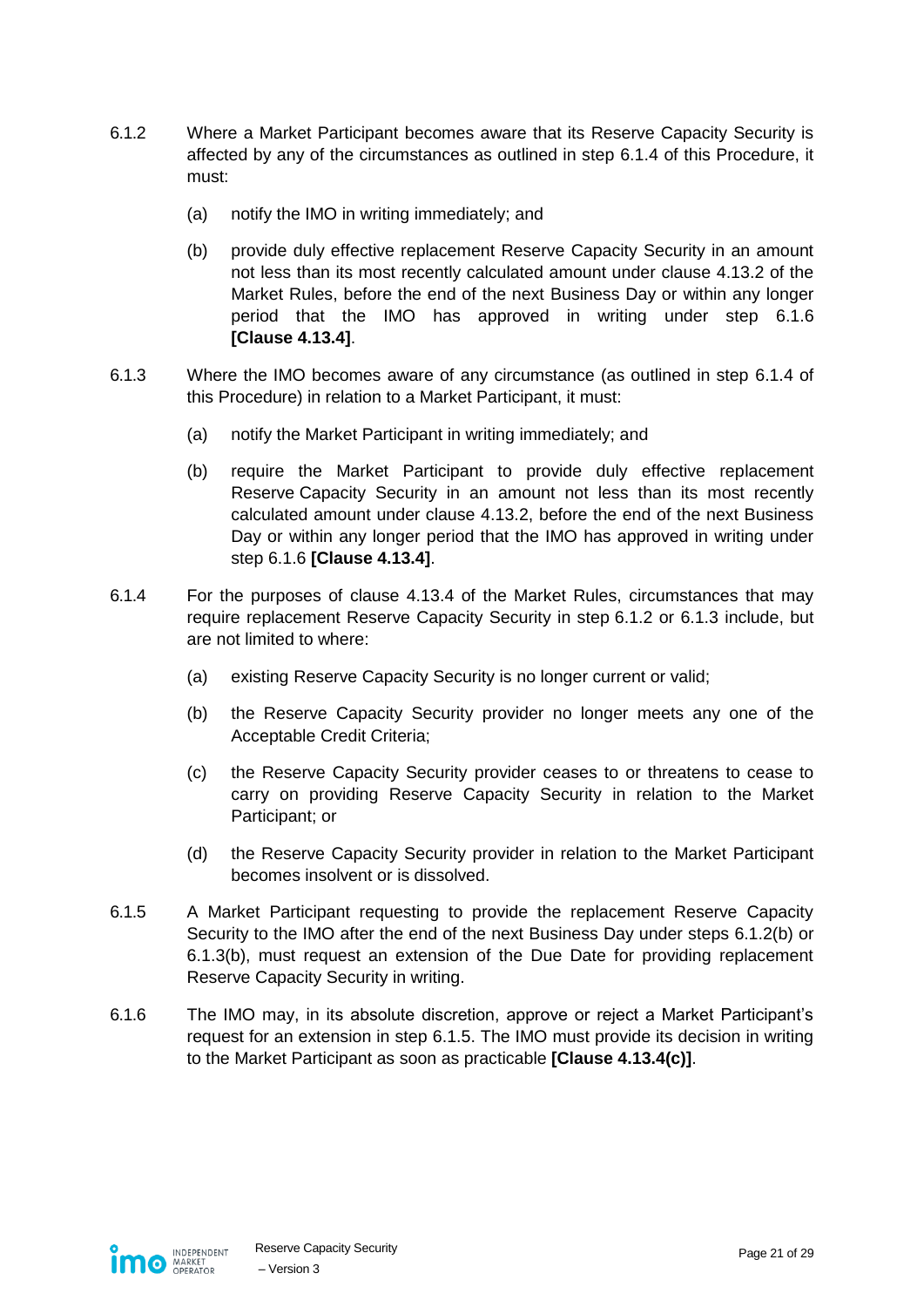# <span id="page-21-0"></span>**7. REPLACEMENT OF RESERVE CAPACITY SECURITY**

<span id="page-21-2"></span>

#### **Figure 3: Replacing and Exchanging Reserve Capacity Security**

#### <span id="page-21-1"></span>**7.1 A Market Participant's Notification of Replacing its Reserve Capacity Security when the IMO Holds Excess**

- <span id="page-21-3"></span>7.1.1 Where a Market Participant receives the IMO's notification under step [4.2.4](#page-12-5) (for Certified Reserve Capacity) or step [4.2.9](#page-13-2) (for Early Certified Reserve Capacity) that excess Reserve Capacity Security is held by the IMO, then the Market Participant may:
	- (a) notify the IMO in writing of its intention to replace its Reserve Capacity Security; and
	- (b) request the IMO in writing to return the excess Reserve Capacity Security **[Clauses 4.13.2C and 4.28C.12(b)]**.

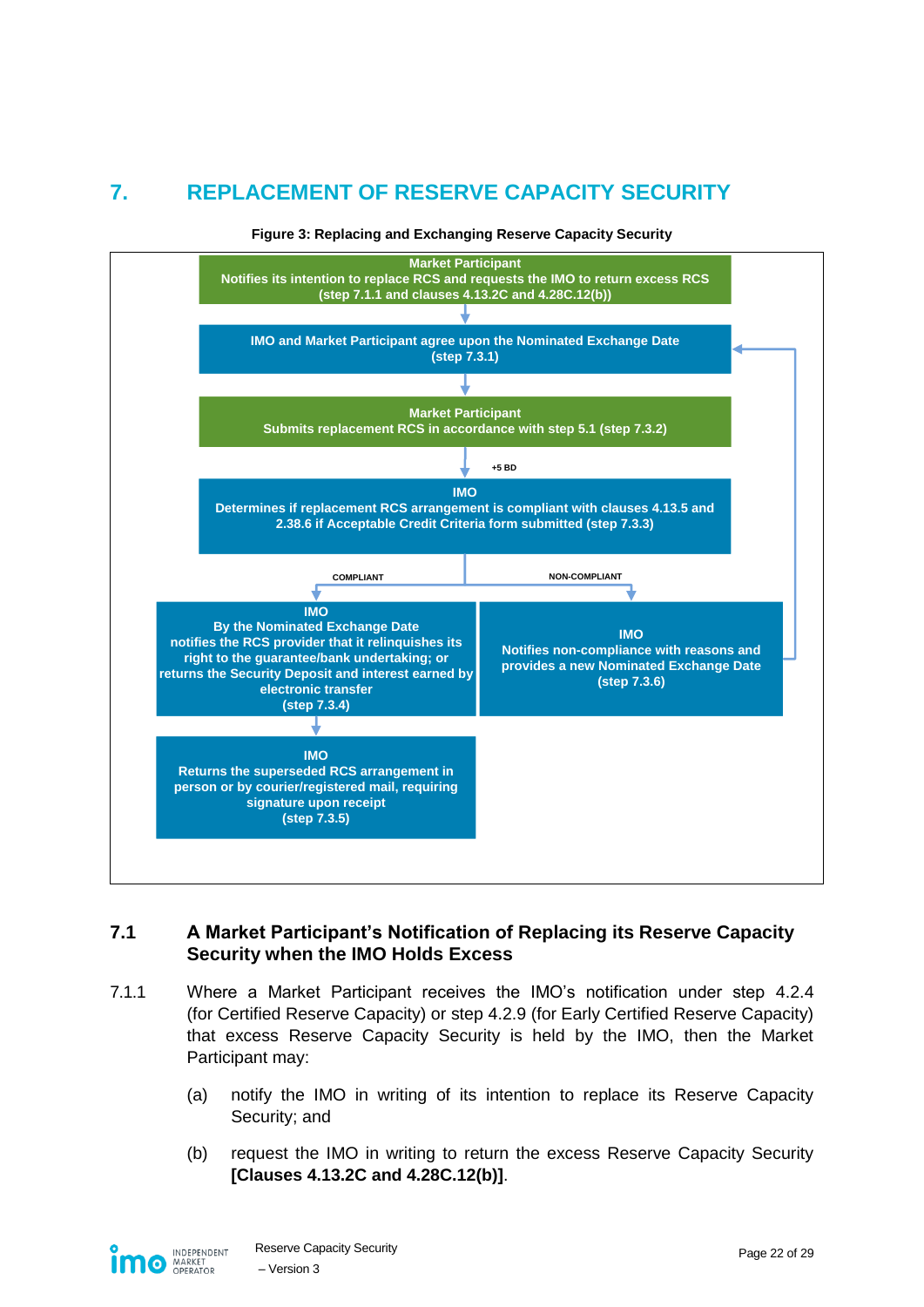- 7.1.2 A Market Participant must include in its notification provided in step [7.1.1](#page-21-3) of this Procedure:
	- (a) the form of replacement Reserve Capacity Security arrangement to be provided and evidence that it will meet the requirements of clause 4.13.5 of the Market Rules **[Clause 4.13.2C(a)]**;
	- (b) the amount of the Reserve Capacity Security which must not be less than the recalculated amount under clause 4.13.2(b) or clause 4.28C.12 as applicable **[Clause 4.13.2C(b)]**; and
	- (c) a Nominated Exchange Date on which the IMO is requested to return the current Reserve Capacity Security to the Market Participant, where this date must be at least 10 Business Days after the date the Market Participant will provide its replacement Reserve Capacity Security arrangement to the IMO.

#### <span id="page-22-3"></span><span id="page-22-0"></span>**7.2 A Market Participant's Notification of Replacing a Reserve Capacity Security Arrangement**

- <span id="page-22-2"></span>7.2.1 A Market Participant may replace the Reserve Capacity Security arrangement provided (for example from a Security Deposit to a bank undertaking) by notifying the IMO in writing of its intention prior to the replacement.
- 7.2.2 A Market Participant must include in its notification provided in step [7.2.1](#page-22-2) of this Procedure:
	- (a) the form of replacement Reserve Capacity Security arrangement to be provided;
	- (b) evidence that the replacement Reserve Capacity Security arrangement will meet the requirements of clause 4.13.5 of the Market Rules; and
	- (c) a Nominated Exchange Date on which the IMO is requested to return the current Reserve Capacity Security to the Market Participant, where this date must be at least 10 Business Days after the date the Market Participant will provide its replacement Reserve Capacity Security arrangement to the IMO.

#### <span id="page-22-4"></span><span id="page-22-1"></span>**7.3 The Process for Replacing Reserve Capacity Security**

- 7.3.1 The IMO and the Market Participant must agree upon the Nominated Exchange Date notified by the Market Participant under step [7.1.2\(c\)](#page-22-3) or [7.2.2\(c\)](#page-22-4) of this **Procedure**
- 7.3.2 The Market Participant must then submit to the IMO the replacement Reserve Capacity Security arrangement:
	- (a) in accordance with step [5.1](#page-14-1) of this Procedure;
	- (b) at least 10 Business Days before the agreed Nominated Exchange Date; and
	- (c) with a duly effective date that falls no less than five Business Days before the Nominated Exchange Date **[Clause 4.13.2C(c)]**.
- <span id="page-22-5"></span>7.3.3 Within five Business Days of receiving the completed replacement Reserve Capacity arrangement, the IMO must assess whether the arrangement is

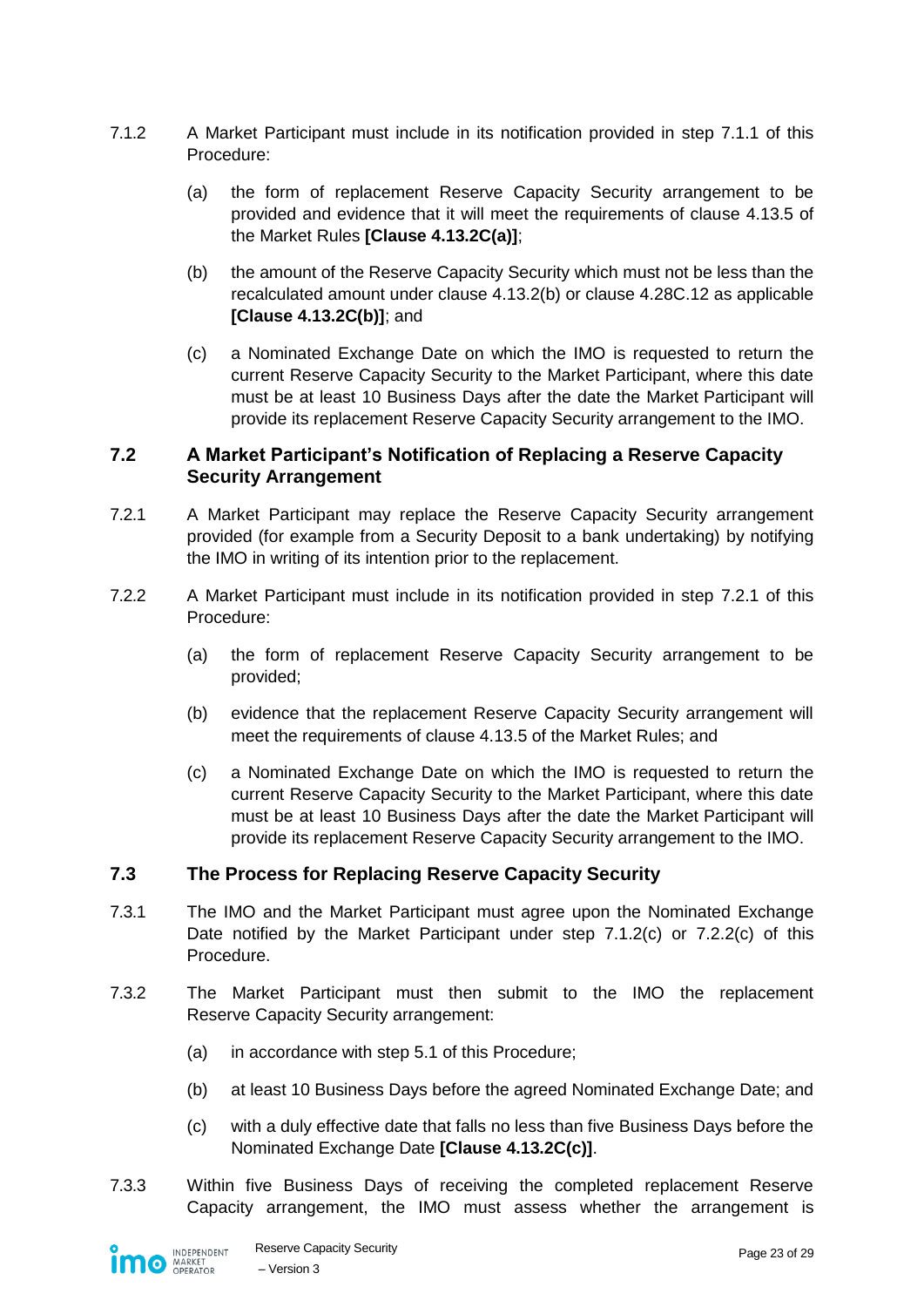compliant with clauses 4.13.5 and 2.38.6 (if Acceptable Credit Criteria form was submitted) of the Market Rules.

- <span id="page-23-3"></span>7.3.4 If the IMO assesses the replacement Reserve Capacity Security arrangement as compliant under step [7.3.3,](#page-22-5) the IMO must, by the Nominated Exchange Date, either:
	- (a) notify the Reserve Capacity Security provider and the relevant Market Participant in writing that it relinquishes any rights to Draw Upon the superseded Reserve Capacity Security, where it is a guarantee or bank undertaking **[Clause 4.13.14(d)]**; or
	- (b) return the cash deposit plus any interest earned by electronic cash transfer to the Market Participant's nominated bank account, where the superseded Reserve Capacity Security is a Security Deposit **[Clause 4.13.14(c)]**.
- 7.3.5 As soon as practicable after step [7.3.4,](#page-23-3) the IMO must return the superseded Reserve Capacity Security:
	- (a) either in person to the Market Participant's Authorised Officer; or
	- (b) by courier or registered mail requiring signature on receipt.
- 7.3.6 If the IMO assesses the replacement Reserve Capacity Security arrangement as non-compliant under step [7.3.3,](#page-22-5) the IMO must:
	- (a) notify the Market Participant of the decision in writing with reasons; and
	- (b) provide a new Nominated Exchange Date to allow the Market Participant to resubmit its replacement Reserve Capacity Security arrangement in accordance with step [7.1](#page-21-1) of this Procedure.

# <span id="page-23-0"></span>**8. RETURN OF RESERVE CAPACITY SECURITY**

<span id="page-23-1"></span>

**Figure 4: Return of Reserve Capacity Security after Meeting Tests**

<span id="page-23-2"></span>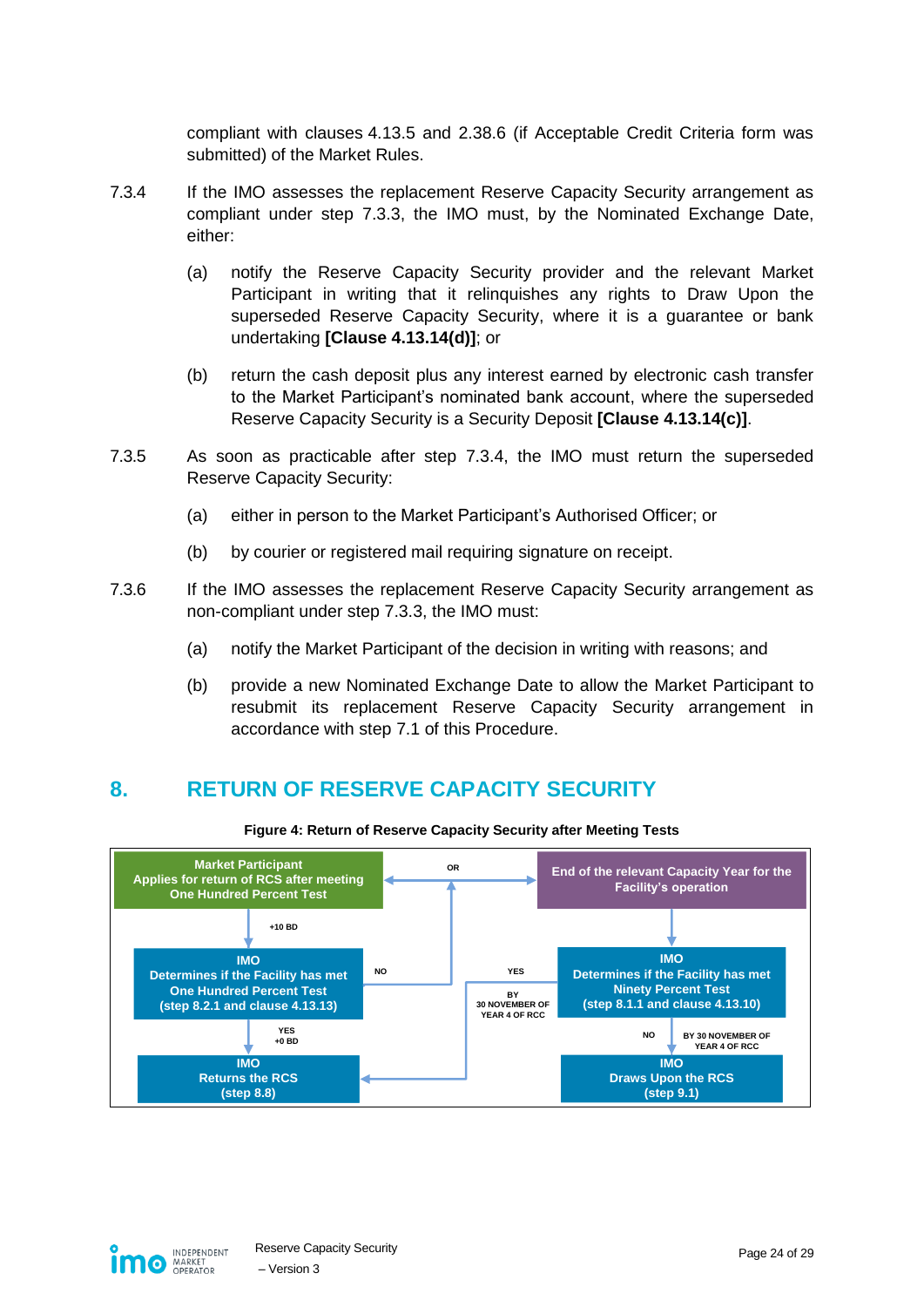### <span id="page-24-0"></span>**8.1 Ninety Percent Test for Return of Reserve Capacity Security**

- <span id="page-24-3"></span>8.1.1 A Market Participant that has provided Reserve Capacity Security must meet the following conditions for the return of its Reserve Capacity Security after the end of the relevant Capacity Year:
	- (a) either:
		- i. the Facility has operated to a level which is at least equivalent to its Required Level, adjusted to 90 percent of the level of Capacity Credits specified in clause 4.20.5A of the Market Rules, in at least two Trading Intervals before the end of the relevant Capacity Year; or
		- ii. the Market Participant for that Facility has provided the IMO a report under clause 4.13.10C of the Market Rules, which specifies that the Facility can operate at a level which is at least equivalent to its Required Level, adjusted to 90 percent of the level of Capacity Credits specified in clause 4.20.5A of the Market Rules; and
	- (b) the Facility must be in Commercial Operation as determined by the IMO under step [8.4](#page-25-0) and clause 4.13.10B of the Market Rules **[Clause 4.13.10]**.

#### <span id="page-24-6"></span><span id="page-24-1"></span>**8.2 One Hundred Percent Test for Return of Reserve Capacity Security**

- <span id="page-24-5"></span>8.2.1 A Market Participant that has provided Reserve Capacity Security must meet the following conditions to apply to the IMO for the return of its Reserve Capacity Security at any time before the end of the relevant Capacity Year:
	- (a) the Facility must have operated at a level equivalent to its Required Level, adjusted to 100 percent of the level of Capacity Credits specified in clause 4.20.5A of the Market Rules, in at least two Trading Intervals before the end of the relevant Capacity Year; and
	- (b) the Facility must be in Commercial Operation as determined by the IMO under step [8.4](#page-25-0) and clause 4.13.10B of the Market Rules **[Clause 4.13.13]**.

#### <span id="page-24-7"></span><span id="page-24-2"></span>**8.3 Determining Required Level**

- <span id="page-24-4"></span>8.3.1 In accordance with clause 4.11.3B of the Market Rules, the IMO must determine the Required Level to be achieved (which for an upgraded Facility is calculated for the Facility as a whole) for each Facility as follows:
	- (a) for Certified Reserve Capacity assigned to a Scheduled Generator under clause 4.11.1(a) of the Market Rules, the Required Level in Trading Interval t is:

$$
\frac{CC_{int} \times \mathit{TDC}(\mathit{Temp}(t))}{\mathit{TDC}(41^{\circ}\mathrm{C})}
$$

Where:

 $CC_{int}$  is the number of Capacity Credits initially assigned under clause 4.20.5A of the Market Rules;

 $TDC(Temp(t))$  is the Facility output indicated in the Temperature Dependence Curve at temperature Temp(t);

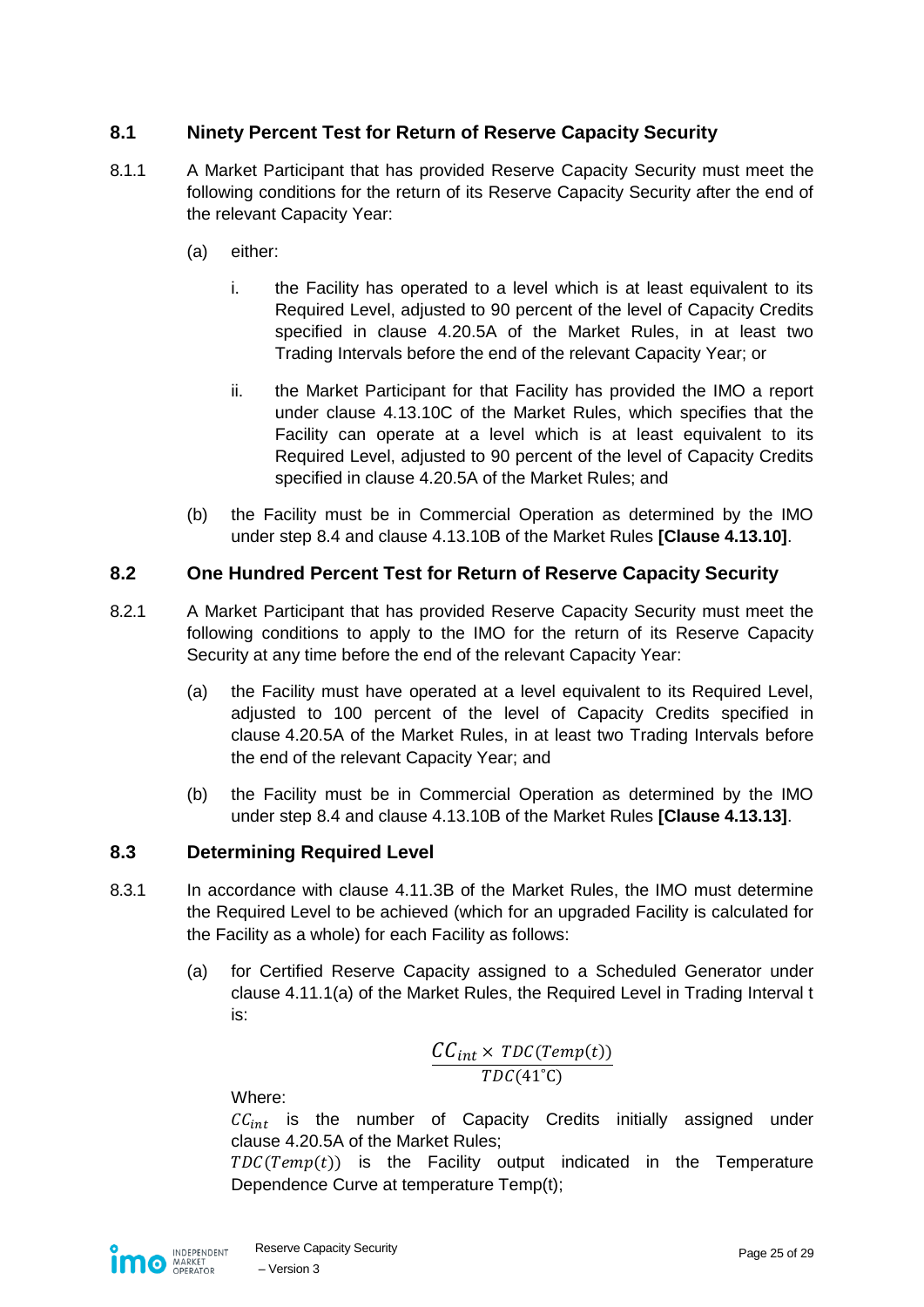$Temp(t)$  is the temperature during Trading Interval t measured according to the method specified in the Standing Data for the Facility; and  $TDC(41^{\circ}C)$  is the Facility output indicated in the Temperature Dependence

Curve at a temperature of 41˚C.

(b) for Certified Reserve Capacity assigned to a Scheduled Generator or a Non-Scheduled Generator under clause 4.11.2(b), the Required Level is:

$$
\frac{RL_{CRC} \times CC_{int}}{CRC}
$$

Where:

 $RL<sub>CRC</sub>$  is the MW value that equals the five percent probability of exceedence of expected generation output, submitted in the report provided under clause 4.10.3A(b) or a proposed alternative MW value submitted in the report provided under clause 4.10.3A(c);

 $CC_{int}$  is the number of Capacity Credits initially assigned under clause 4.20.5A of the Market Rules; and

 $CRC$  is the Certified Reserve Capacity assigned to the Facility (which was used as the basis for determining the Facility's Required Level).

(c) for a Demand Side Programme, the Required Level is:

$$
RD-CC_{int}
$$

Where:

RD is the Relevant Demand as determined in clause 4.26.2CA of the Market Rules; and

 $CC<sub>int</sub>$  is the number of Capacity Credits initially assigned under clause 4.20.5A of the Market Rules.

- 8.3.2 For the purposes of clause 4.13.10(a) of the Market Rules and step [8.1.1\(a\)](#page-24-3) of the Procedure, the IMO must determine the adjusted Required Level to be achieved as 90 percent of the value calculated in step [8.3.1\(](#page-24-4)a), (b) or (c) as applicable.
- 8.3.3 For the purposes of clause 4.13.13(a) of the Market Rules and step [8.2.1\(a\)](#page-24-5) of the Procedure, the IMO must determine the adjusted Required Level to be achieved as 100 percent of the value calculated in step [8.3.1\(](#page-24-4)a), (b) or (c) as applicable.

### <span id="page-25-0"></span>**8.4 Determining Commercial Operation Status**

- <span id="page-25-1"></span>8.4.1 For the *p*urposes of clause 4.13.10(b) or 4.13.13(b) of the Market Rules and steps [8.1.1\(b\)](#page-24-6) or [8.2.1\(b\)](#page-24-7) of this Procedure, a Market Participant may request the IMO in writing to make a determination whether its Facility is in Commercial Operation **[Clause 4.13.10A]**.
- <span id="page-25-2"></span>8.4.2 To decide whether a Facility is in Commercial Operation, the IMO must have regard to the information described in clause 4.13.10B(a) of the Market Rules and may consider any other relevant information submitted by the Market Participant under clause 4.13.10B(b) of the Market Rules including, but not limited to:
	- (a) a signed statement from the Market Participant that the Facility is in Commercial Operation;

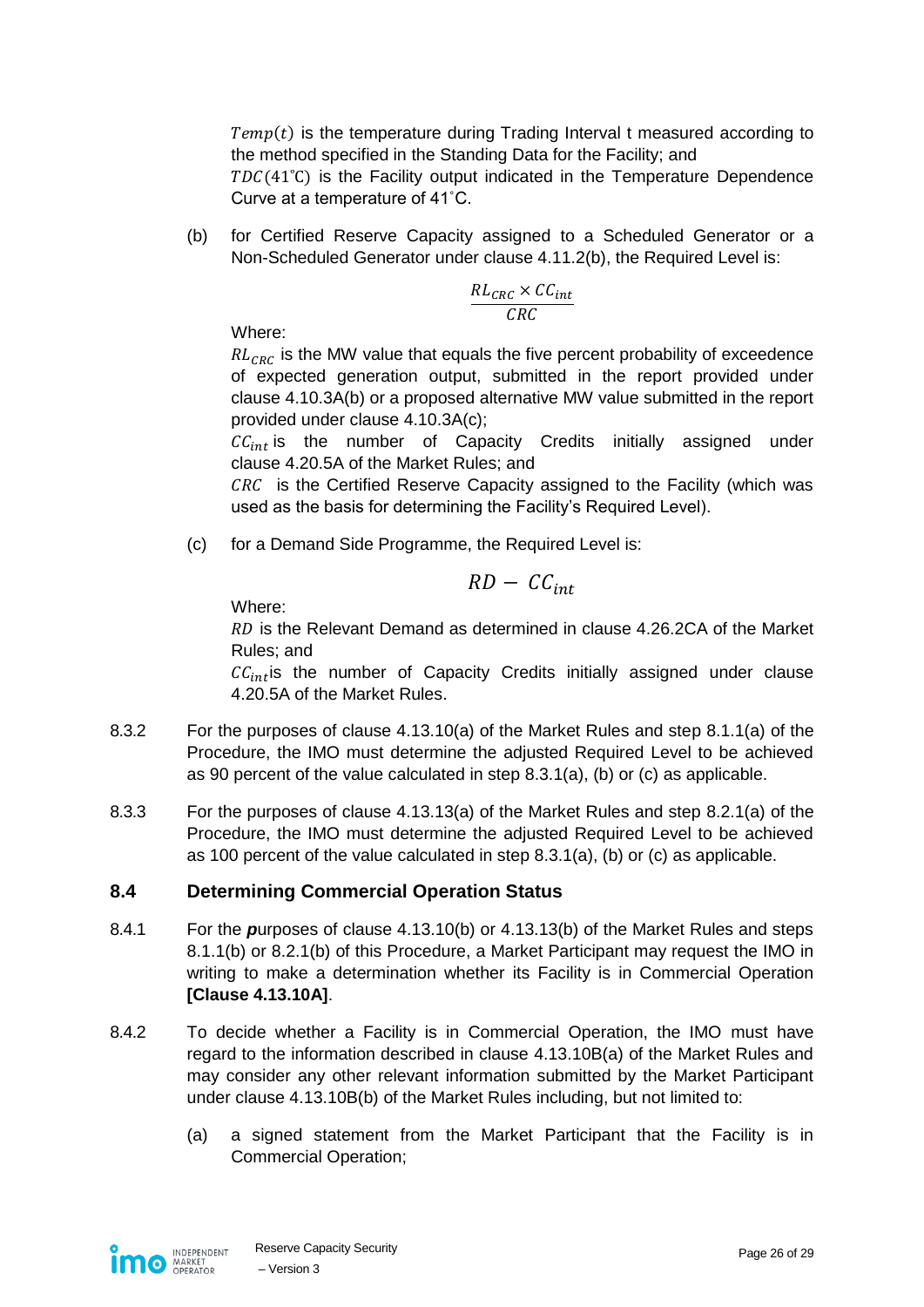- (b) technical documents that indicate the Facility is in Commercial Operation, such as evidence of trading, transactional documentation or financial statements; and
- (c) for a Demand Side Programme, copies of executed agreements to engage in a Demand Side Programme from companies which are being supplied with electricity from the nominated NMIs associated with that Facility.
- 8.4.3 Within 20 Business Days of receipt of a request under step [8.4.1](#page-25-1) [Clause 4.13.10B], the IMO must:
	- (a) determine whether a Facility is in Commercial Operation in accordance with step [8.4.2;](#page-25-2) and
	- (b) notify the Market Participant in writing of the status assigned to that Facility, with reasons.

#### <span id="page-26-0"></span>**8.5 Other Conditions for Return of Reserve Capacity Security**

- 8.5.1 Where the Reserve Capacity Security for a Facility relates to only a portion of the Facility's total Capacity Credits, that Facility as a whole must pass the Ninety Percent Test or One Hundred Percent Test for the return of its Reserve Capacity Security.
- 8.5.2 Where the IMO assesses the performance of a Demand Side Programme under the Ninety Percent Test or One Hundred Percent Test for the return of Reserve Capacity Security, the IMO must not take into account the same Non-Dispatchable Load or Interruptible Load more than once during the relevant Capacity Year for the Demand Side Programme.
- 8.5.3 Where any Non-Dispatchable Load or Interruptible Load was associated with more than one Demand Side Programme during the relevant Capacity Year, the IMO must determine when each of those Demand Side Programmes met the performance requirements under the Ninety Percent Test or One Hundred Percent Test and must take the relevant Load into account for only the first of those Demand Side Programmes that met the performance requirements. For the purposes of determining whether to return Reserve Capacity Security for all other Demand Side Programmes that the relevant Load had been associated with during the Capacity Year, the IMO must calculate the Relevant Demand and Demand Side Programme Load for the Demand Side Programme as if that Load was not associated with that Demand Side Programme.
- 8.5.4 For the purpose of assessing the performance of Demand Side Programmes under the Ninety Percent Test or One Hundred Percent Test, the IMO must exclude any Trading Intervals where the relevant Market Participant has a Reserve Capacity Deficit greater than zero for another Demand Side Programme for which the IMO does not hold the benefit of a Reserve Capacity Security.

#### <span id="page-26-1"></span>**8.6 The IMO's Obligation to Return Reserve Capacity Security after Ninety Percent Test**

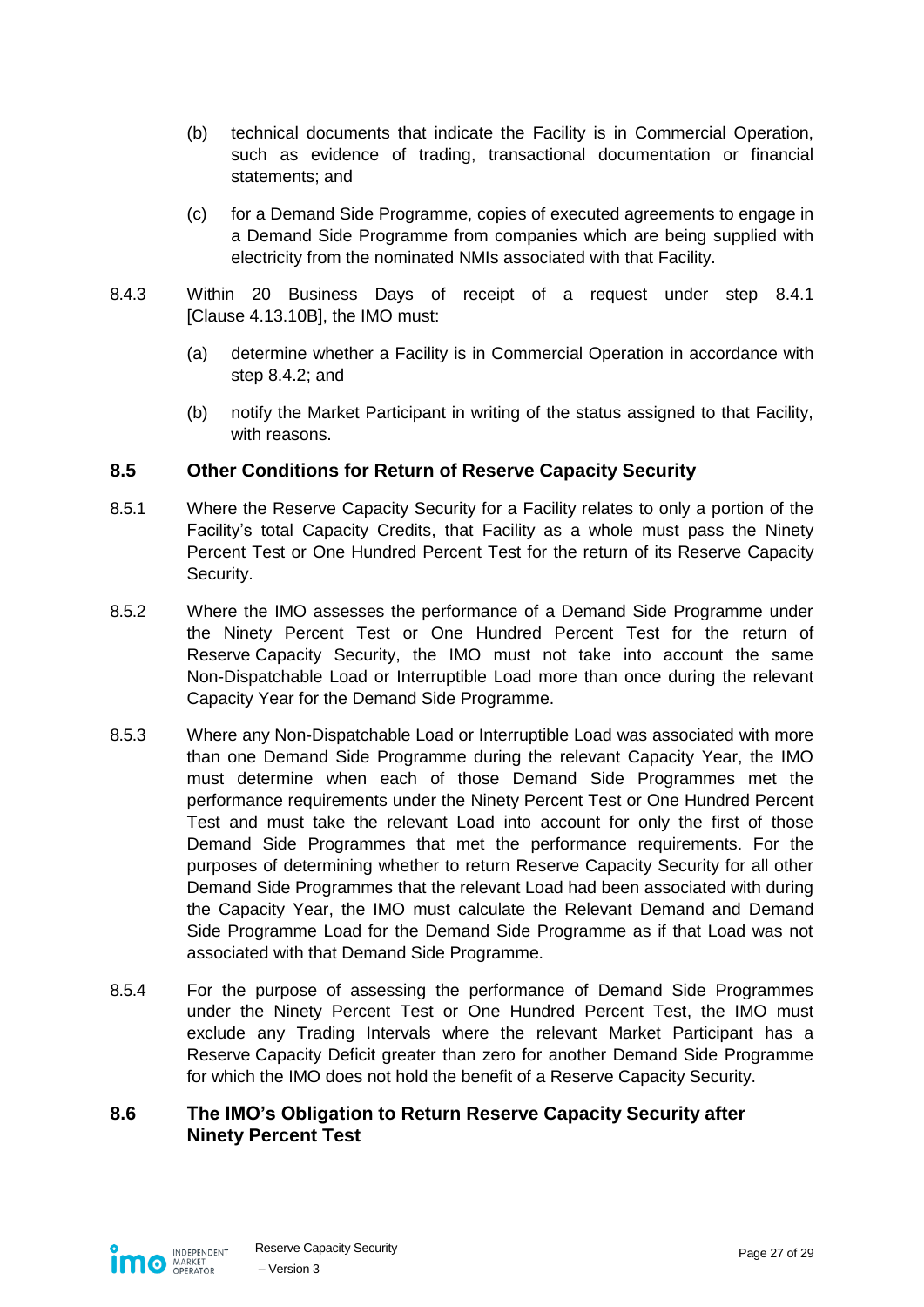- 8.6.1 Where the Facility has met the conditions in the Ninety Percent Test before the end of the relevant Capacity Year, the IMO must return any Reserve Capacity Security to the Market Participant:
	- (a) as soon as practicable after the end of the relevant Capacity Year and before 30 November of Year 4 of the relevant Reserve Capacity Cycle; and
	- (b) in accordance with step [8.8](#page-27-1) of this Procedure **[Clause 4.13.10]**.

#### <span id="page-27-0"></span>**8.7 The IMO's Obligation to Return Reserve Capacity Security after One Hundred Percent Test**

- <span id="page-27-3"></span><span id="page-27-2"></span>8.7.1 Where the Facility has met the conditions in the One Hundred Percent Test before the end of the relevant Capacity Year, the Market Participant may apply to the IMO in writing at any time before the end of the relevant Capacity Year for the return of its Reserve Capacity Security **[Clause 4.13.13]**.
	- (a) Where the IMO receives an application for the return of Reserve Capacity Security under step [8.7.1](#page-27-2) of this Procedure, the IMO must within 10 Business Days of receipt of that application:
	- (b) determine whether the need to maintain the Reserve Capacity Security has ceased by assessing if the conditions in the One Hundred Percent Test have been met;
	- (c) notify the Market Participant in writing of its determination under step [8.7.1\(b\);](#page-27-3) and
	- (d) if applicable, return the Reserve Capacity Security in accordance with step [8.8](#page-27-1) of this Procedure to **[Clause 4.13.14]**.

#### <span id="page-27-1"></span>**8.8 The IMO's Process of Returning Reserve Capacity Security to Eligible Market Participants**

- <span id="page-27-4"></span>8.8.1 Where the IMO is required to return Reserve Capacity Security to eligible Market Participants under steps [8.6](#page-26-1) or [8.7](#page-27-0) of this Procedure, the IMO must either:
	- (a) notify the Reserve Capacity Security provider and the relevant Market Participant in writing that it relinquishes any rights to Draw Upon the Reserve Capacity Security, where it is a guarantee or bank undertaking **[Clause 4.13.14(d)]**; or
	- (b) return the cash deposit plus any interest earned by electronic cash transfer to the Market Participant's nominated bank account, where the superseded Reserve Capacity Security is a Security Deposit **[Clause 4.13.14(c)]**.
- 8.8.2 As soon as practicable after step [8.8.1](#page-27-4) of this Procedure, the IMO must also arrange for the return of the Reserve Capacity Security arrangement (being the deeds for the guarantee, bank undertaking or Security Deposit, as applicable), either:
	- (a) in person to the Authorised Officer of the Market Participant; or
	- (b) by courier or registered mail, requiring a signature upon receipt.